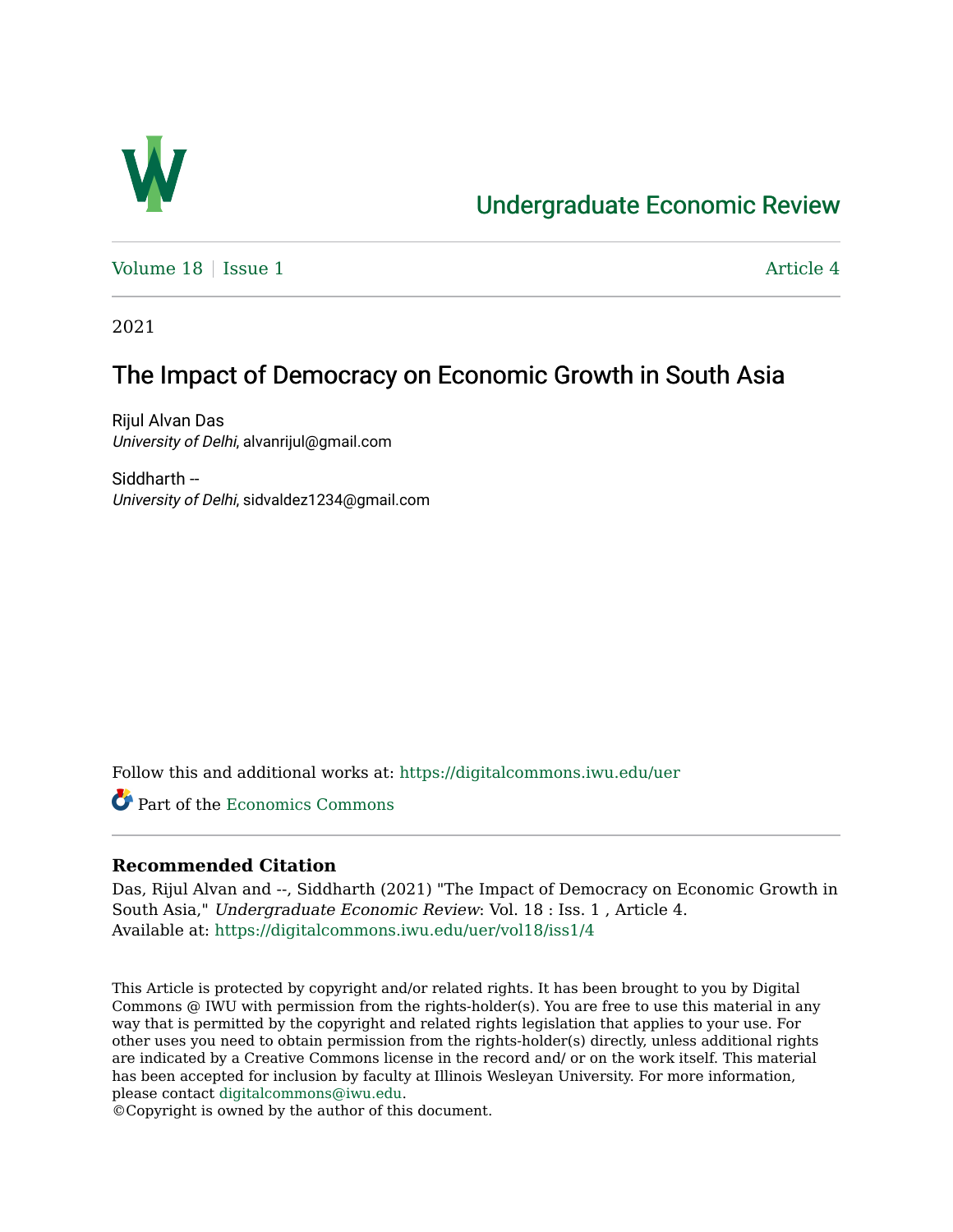## The Impact of Democracy on Economic Growth in South Asia

#### **Abstract**

One of the most fundamental themes that combine the disciplines of political science and economics is the role played by democracy in the economic growth of a country. Does democracy accelerate or hinder growth? The literature is divided on this topic with both sides presenting strong empirical and theoretical views. This paper studies this issue in the context of South Asia. Our theoretical framework brings out the key characteristics that are often highlighted in both sides of the intellectual debate. Using econometric methods and tools such as Pooled, Fixed and Random Effects estimates, we aim to study the relationship between democracy and economic growth in South Asia over the period 1990-2018. After dealing with the often-ignored issue of endogeneity using Instrumental Variables, our results show that democracy has a positive and statistically significant effect on economic growth in the region.

#### Keywords

South Asia, Democracy, Economic Growth, Inflation, Population, Government Expenditure

#### Cover Page Footnote

We would like to extend heartfelt gratitude to our Applied Econometrics professor Dr. Lokendra Sharan Kumawat for his mentorship throughout the making of this paper. Without his guidance, this project would not have seen the light of the day. We are also thankful for the suggestions and advice given by our friends and classmates at the Department of Economics, Ramjas College. All errors remain our own.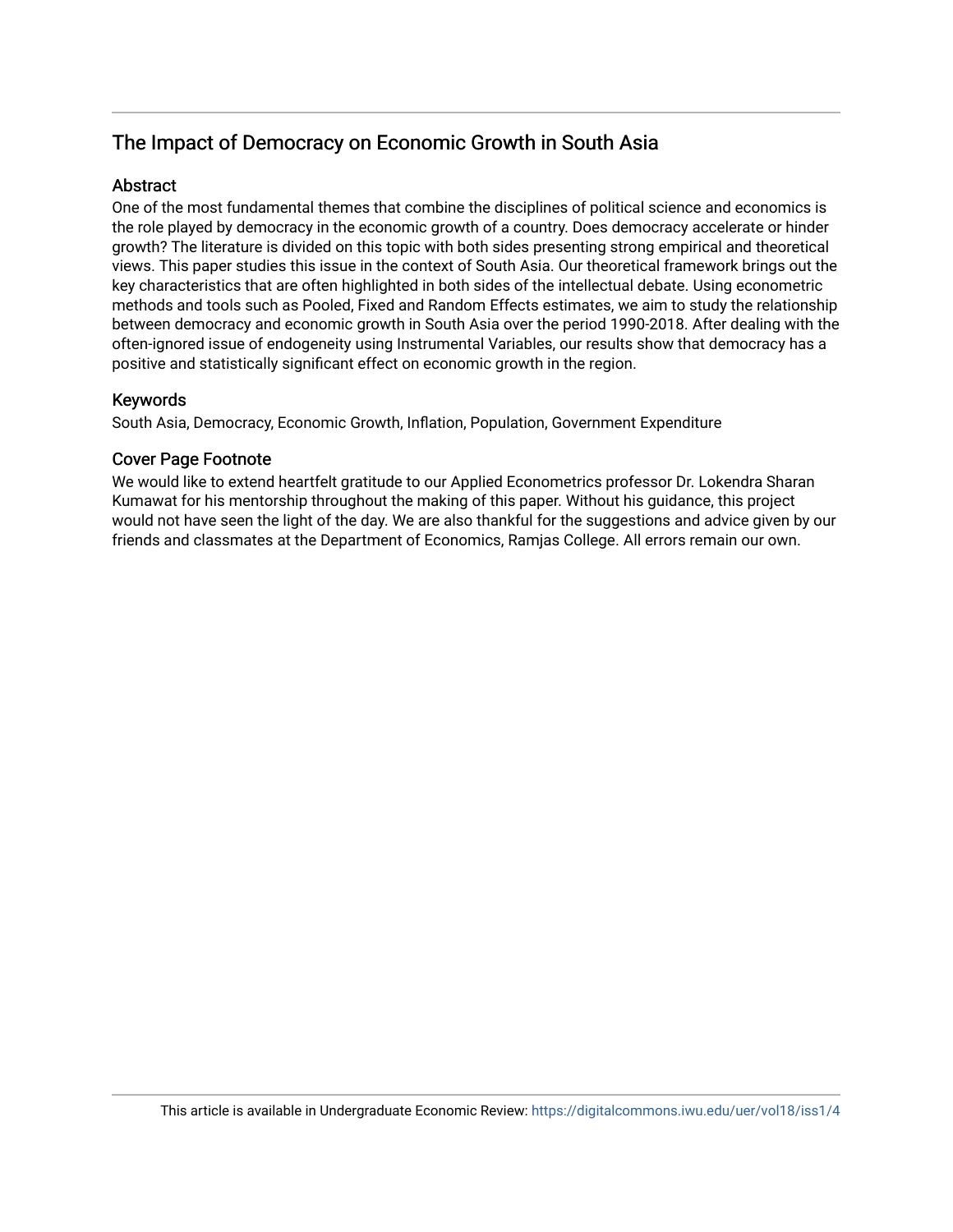### **1. INTRODUCTION**

As a system of government, democracy has often been considered to be a preferred way of organising matters as compared to its alternatives. As per a survey, nearly 78% of individuals around the world stated that representative government is a good way to govern their countries, with 66 % stating a preference for 'direct democracy' (Wike et al. 2017). However, there are major concerns regarding the stability of democracies globally. Prominent indicators of democratic quality like the Economist Intelligence Unit's *Democracy Index* or the Freedom House (FH) Index note that there has been a rising trend of declining democratic quality around the world. This is particularly true for countries with fragile institutions such as those based in South Asia. The latest Freedom House report notes that democracy in South Asia is "backsliding" (Maiorano 2020) with India being the only "completely free" country in the region. Other nations are categorised as "partly free". All countries, with the exception of Sri Lanka, have seen a declining trend in their democracy scores since 2013 owing to several internal and regional crises and conflicts. The region is characterised by increasing militarisation and sectarianism (Nepali n.d.) which risks the stability of peace and security. Among others, this constitutes one of the most significant threats to democracy in South Asia. It is one aspect of the region that garnered some attention in the academic space.

The other aspect of South Asia that has received frequent attention is its economic condition. All countries in the region are developing in their economic trajectory. According to data from the International Monetary Fund (IMF), India has the highest GDP on Purchasing Power Parity terms (in 2019) in the region, followed by Pakistan and Bangladesh. The region has enjoyed rapid economic growth in recent years. However, they face severe challenges on several fronts. These include poverty, malnourishment, unemployment among others. Although there exists variation amongst nations themselves, the overall picture of the economic state is rather unsatisfactory. As per estimates from various sources, South Asia is home to a significant proportion of the world's poor (Islam et al., 2021) with India alone accounting for a major chunk of it. Most countries in the region have medium levels of human development<sup>1</sup> as measured by their scores in the annual Human Development Indexes. There are concurrent issues of high population, abysmal health indicators, low literacy, high inequality among many others (For detailed discussions on various aspects of South Asian economies, please see Devarajan and Nabi (2008), Nabi (2010), Lee et al (2017))

 $1$  The only exception being Sri Lanka which records 'High' level of human development.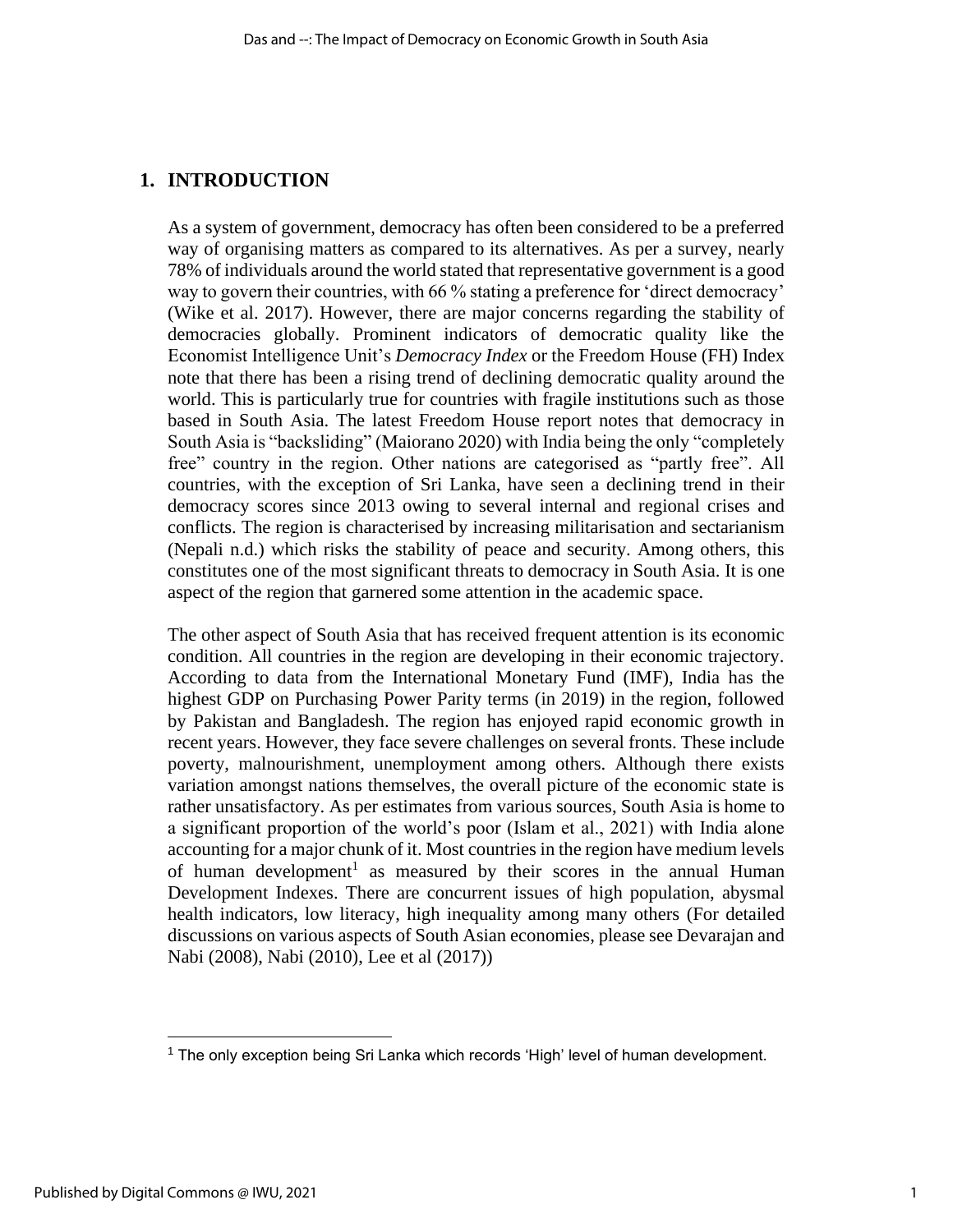Are these 2 aspects of the region highlighted above interrelated? Is the deterioration of democracy in the region associated with lower levels of economic growth? Academic literature from economics and political science has ambiguous and often contradictory results<sup>2</sup> to offer. The relationship between economic growth and democracy has received frequent attention in various geographical contexts. We investigate this relationship in the context of South Asia, a region consisting of fragile democracies characterised by weak political and economic institutions. This study is important since it would allow us to understand if and how democracy can influence the growth process in the region.To the best of our knowledge, such studies in the context of South Asia are yet to be undertaken.

The rest of the study is organised as follows: Section 2 lays out the theoretical framework behind our study. Section 3 presents a review of literature. Following that, we describe our data and estimation techniques and present an analysis of it. Section 7 contains a discussion regarding our results. The last section concludes.

### **2. THEORETICAL FRAMEWORK**

While intuitively it may seem that democracy and economic growth have a strong positive relationship, empirical studies to this day have not been able to determine a conclusive relationship between the two. For a brief background, see Doucouliagos & Ulubaşoğlu (2008) and Knutsen (2012)

Ludovic Comeau, Jr. (2003) discusses the ambiguity in the relationship between democratic regimes and economic progress. Considerable amount of empirical research states that autocracy can lead to better development. The main reason is that the authoritative leaders of such states are ready to take decisions that may not be in favour of the general public. Democracies, on the other hand, have to take decisions as per popular consensus such as reducing prices, increasing government consumption, etc. Therefore, autocracy can work better as per this line of thought. An example of this can be seen when non-democratic governments, especially military-led ones, enjoy high economic growth at the cost of the poor in society by investing and trading mainly in weapons (Croissant & Wurster, 2013). With autocracies or dictatorships, there wouldn't necessarily be the need to focus on the downtrodden part of the society. Tavares and Wacziarg (2001) in their empirical study displayed a negative relationship between democracy and economic growth. They found that as human capital investment rose, it was at the cost of physical capital accumulation which pushed down economic growth.

<sup>&</sup>lt;sup>2</sup> We discuss this in the following sections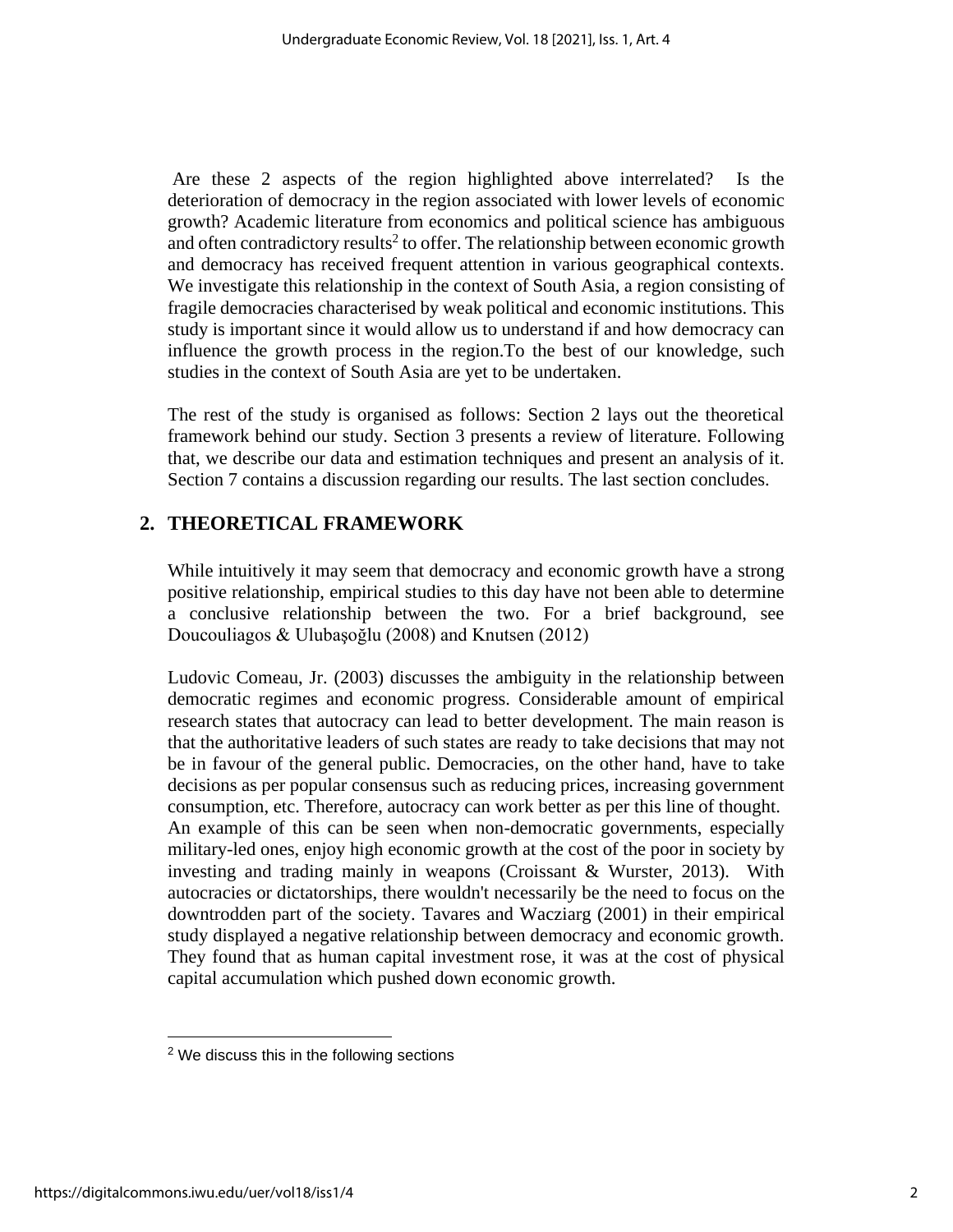Gerring et al. (2005), on the contrary, debunked this claim by establishing that democracies increase economic growth, especially in the long run through the development of human capital through declining fertility rates, education, affordable healthcare, etc. The government has no choice but to ensure that the policies work for the whole economy or else risk losing its authority. The longevity of human capital also ensures that the growth in democracies prevails for a longer run of time. Masaki and van de Walle (2014) found that when Sub-Saharan African countries were *transitioning* to democracy, there was evidence of lower economic growth. However, over a long period of time, when democracy became more rooted in Sub-Saharan African nations, they enjoyed higher growth compared to when they were autocracies or monarchies. Acemoglu et al. (2019) also found a positive relationship between growth and democracy. Their panel data consisted of over 175 countries from 1960 to 2010. The long time period gave an important perspective on the growth of countries that were initially autocracies before adopting a democratic system. They arrived at the conclusion that when a country transitions to democracy from an autocracy, its GDP increases by almost 20% in the long run. Higher taxation and increase in the production of public goods were provided as the main factors behind this behaviour of GDP.

## **3. LITERATURE REVIEW**

Our discussion in the previous section does not leave us with a definite relationship between democracy and economic growth in the region. However, one must note that there are several other factors that influence the economic growth of a country/region (as measured by its real per capita GDP). Our study includes some of these variables in our analysis. The relationship between our control variables and economic growth is ambiguous in modern economic literature. However, there are empirical findings that do provide reasoning behind such a relationship. This may also be due to the country-level heterogeneity in our sample. Our study includes (i) inflation (ii) population growth and (iii) government expenditure as the main control variables.

The relationship between economic growth and inflation is largely considered to be a negative one with influential studies confirming this (Andres and Hernando 1997; Barro 1995). However, there are some studies that find a positive relationship between the two (Mallick and Chowdhury 2001). Another stream of research points out to the fact that both variables do not have a straightforward linear relationship with each other and witness persistent structural breaks. The results also vary across countries (Nantob, N. 2015). Eggoh and Khan (2014) explain that some economies may enjoy a positive relationship between inflation and growth but *only up to a certain threshold*. This uncertain positive relationship comes into play only when a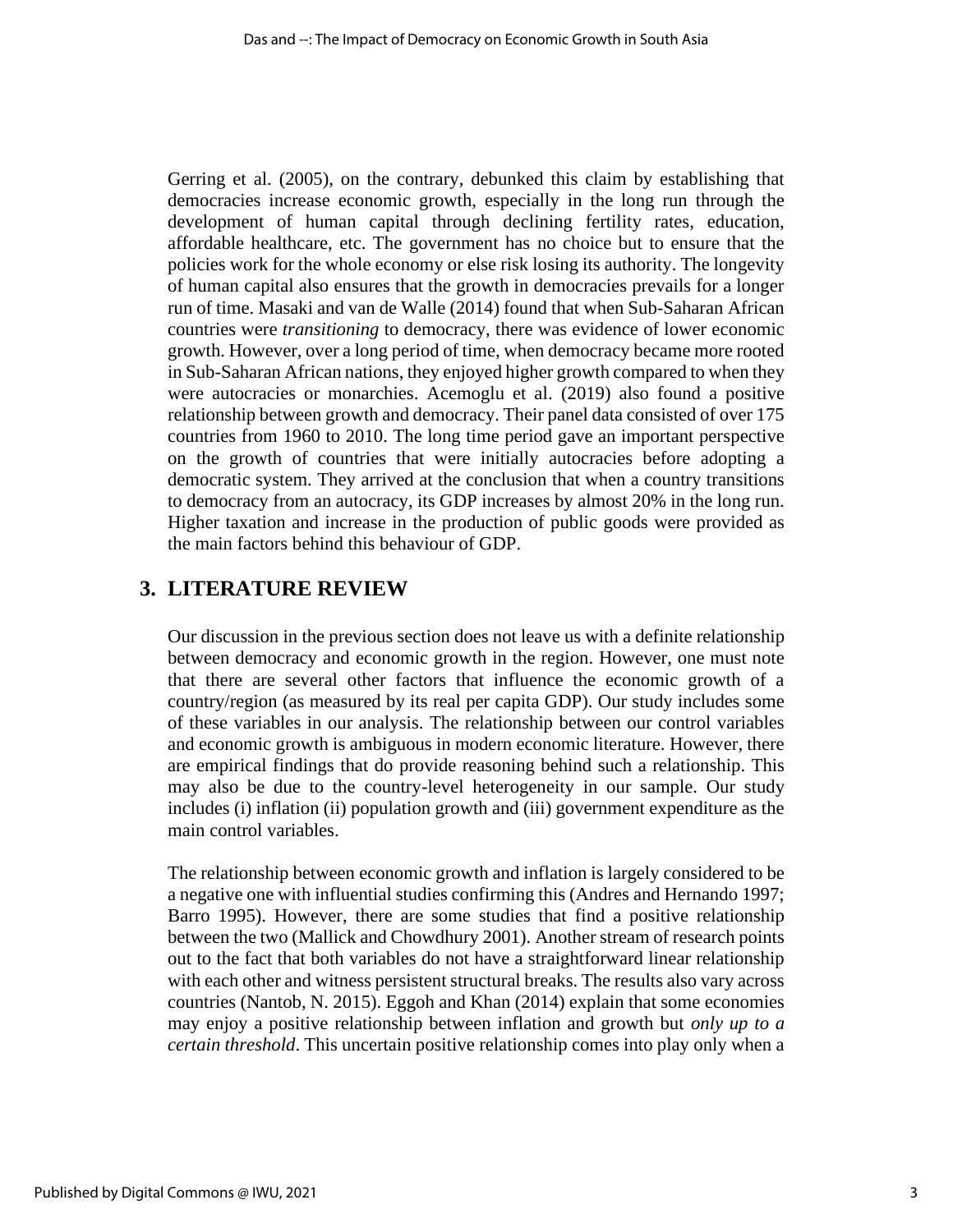country is in its initial stages of development. Otherwise, the long-run story between growth and inflation is that of a negative relationship (Valdovinos 2003). Given this, we expect a *negative* relationship between economic growth and inflation in our study.

According to the Keynesian school of thought, higher government expenditure leads to higher output in an economy. Lahirushan et al. (2007) found that in the long run, government expenditure has a significant and positive impact on economic growth in South Asia. Therefore, it is important in South Asian countries that the government plays an essential role in economic decisions. However, there are risks of corruption and inefficient governance in low-income or developing economies which can reduce the positive impact of government involvement (Wu et al., 2010). Nonetheless, we expect that our study will also show government expenditure to have a favourable effect on economic growth.

The meta-regression analysis of the relationship between population growth and economic growth by Headey and Hodge (2009) tells us that the growth of the young population in a country has a negative effect on economic growth. Increase in young population ends up slowing down the pace of growth even though employable adults do have a positive effect albeit not much very much. South Asian countries have started to face similar problems. This is because South Asian economies don't have the infrastructure to deal with rapidly ageing adults. These adults who are unemployable (but are often dependent on government benefits) reduce the number of employable people which in turn hinders economic growth (Chand, 2018). However, there is little consensus about the relationship between the two as Peterson (2014) states that the effect of population on an economy is also influenced by the country's immigrant, import-export policies and the stage of development they currently are in. Hence, we do not have any *a priori* expectations about the relationship between population growth and economic growth.

### **4. METHODOLOGY**

#### **4.1 Model**

The purpose of our study is to assess the impact of democracy on economic growth in South Asia. Based on the discussion so far, we estimate the following equation as our baseline econometric model: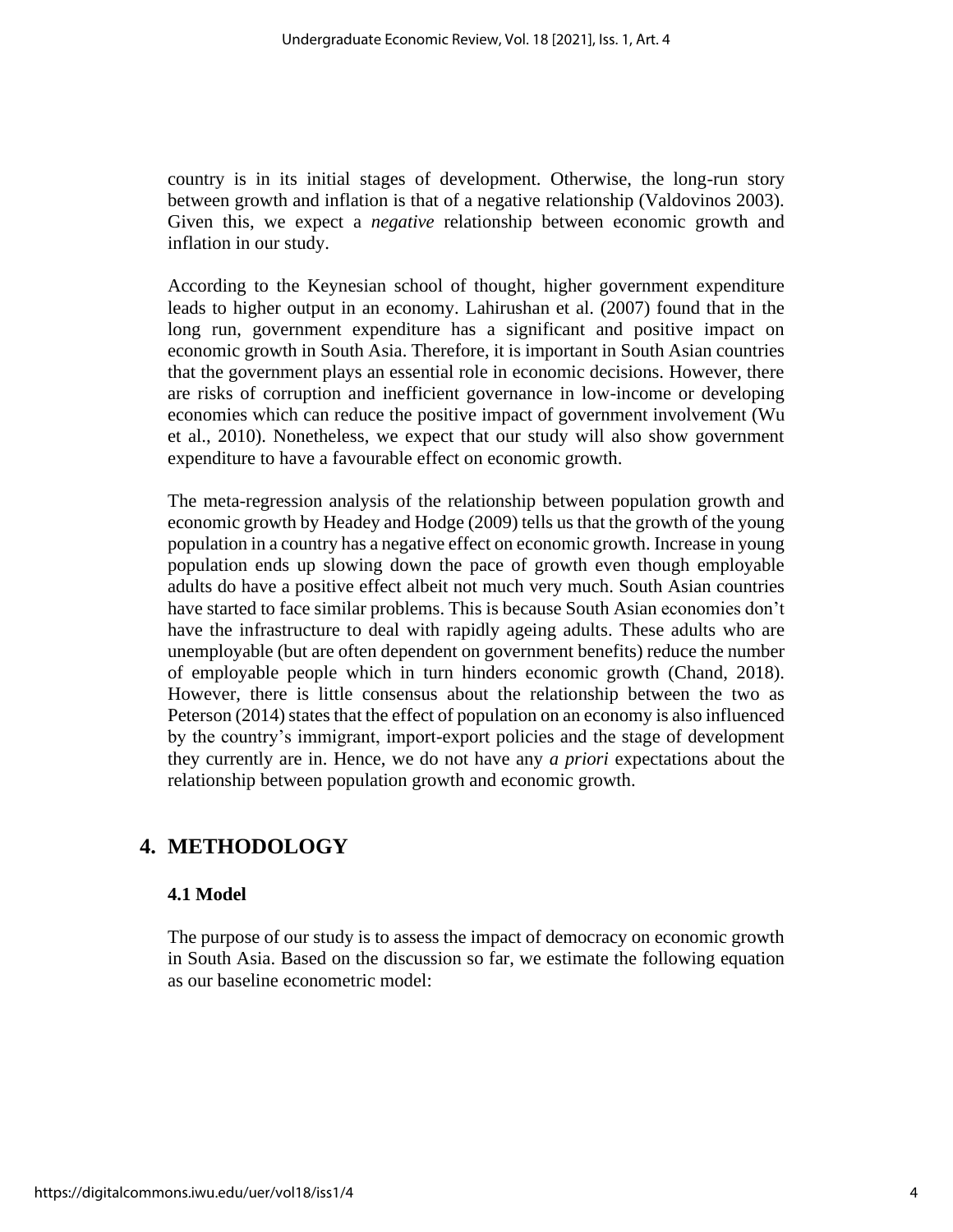$Y_{it} = \beta_I + \beta_2$ democ<sub>it</sub>+ $\beta_3$ popgrowth<sub>it</sub>+  $\beta_4$ inf<sub>it</sub>+  $\beta_5$ govexp<sub>it</sub>+  $\beta_6$ capform<sub>it</sub>+ $\mu_{it}$  (1)  $i= 1,2,3,4,5,6$  $t=1,2,3,....29$ 

Here, Y stands for the per capita GDP growth rate of country '*i*' in year '*t'*. Similarly, *democ* stands for the country's democracy score, *inf* refers to the rate of inflation. *Govexp* refers to government expenditure and *capform* refers to the gross capital formation. µ refers to the error term. A detailed explanation of the variables used in the equation, along with its sources, is given in section 5.

Initial estimation of equation (1) revealed that dropping the variable *capform* did not have a significant effect on our analysis. For the sake of parsimony, we removed the variable from our study<sup>3</sup>. Hence, the following model is the one that we use for our further estimation

 $Y_{it} = \beta_I + \beta_2$ democ<sub>it</sub>+ $\beta_3$ popgrowth<sub>it</sub>+  $\beta_4$ inf<sub>it</sub>+  $\beta_5$ govexp<sub>it</sub>+ $\mu_{it}$  (2)

where i,t and the variables have the same meaning as mentioned previously.

#### **4.2 Estimation techniques**

We have a panel of South Asian countries from 1990 to 2018. Econometric theory tells us that it is a long panel  $(N < T)$ . The econometric model specified in equation (2) has been estimated using Pooled OLS, Random Effects Method and Fixed Effects Method. The coefficients  $β_2$ ,  $β_3$ ,  $β_4$ ,  $β_5$  represent partial slope coefficients. They measure the effect of a unit change in the value of an independent variable on the value of the dependent variable *ceteris paribus*.

For our model, pooled estimation technique may not be appropriate. This is because these estimates would club together different cross-section units (South Asian countries, in our context) and end up dismissing the heterogeneity that exists. These countries have very different political backgrounds and circumstances which make it necessary to account for the individual level heterogeneity. This makes the pooled results unbiased or inconsistent. On a similar note, it seems that random effects will also not be an appropriate estimation technique as it is based on the assumption that the sample is drawn randomly from a larger population. However, the countries chosen in our model are not random. Hence, the Random Effects method does not seem theoretically sound for our model.

 $3$  For validity, the results from using capital formation have been included in the Appendix (see A.1)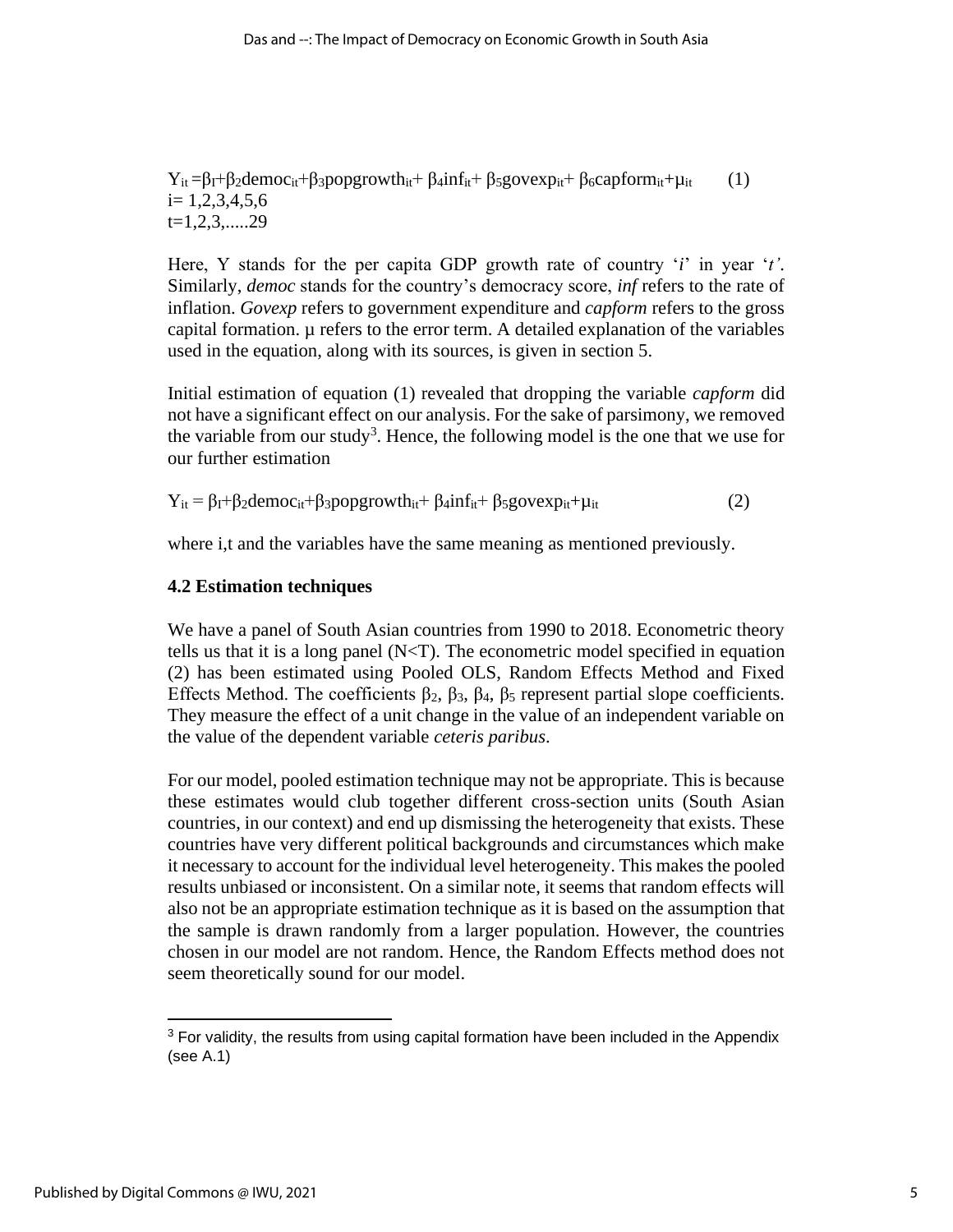Intuitively speaking, due to the issues present in estimating our model via the Pooled Method or Random Effects Method, the Fixed Effects method seems to be the most practical one. It takes into account individual-level heterogeneity, which for the purpose of our study seems highly important. Furthermore, econometric theory tells us even if the underlying model is Pooled or Random, fixed-effects estimates are always consistent (Gujarati, 2021). Hence, we believe that the Fixed Effects estimation method is the most appropriate one for our study. In order to test our intuition regarding the most practical estimation technique for our model we run the F-test, Hausman test, and Breusch-Pagan Lagrange Multiplier test (see Appendix A.2).

### **4.3 Endogeneity concerns**

The issue of endogeneity occurs when there is a simultaneous relationship between one of the independent variables with the dependent variable. In other words, there is a reciprocal relationship between the two variables. This makes the estimates calculated highly inconsistent. (Jarvik et al., 2011). The democracy-economic growth literature is full of endogeneity concerns. Previous research shows that in multiple countries, economic turmoil has led to higher levels of democratisation (Gasiorowski, 1995). An empirical study on Sub-Saharan Africa by Narayan et al. (2011) also observed that in some countries an increase in the real GDP leads to better democracy scores. This serves as an affirmation to the existence of reciprocity between democracy and economic growth in a country. The presence of endogeneity in our model makes the estimates so calculated highly inconsistent. Some common corrective measures to deal with endogeneity suggest using GMM estimation or Instrumental Variable (IV) estimation. Our study employs IV estimation to account for the endogeneity of democracy. Media Freedom and State Religion were thought to be suitable instruments.

A free press is the 4th pillar of a robust democracy. It informs citizens about the success or the pitfalls of the government and conveys the demands of the public to their representatives. Many scholars have argued for a positive role played by a country's press in improving the level of democracy in a country (Jha & Kodila-Tedika, 2018, Jebril et al. 2013, Norris 2006). The existence of a state religion implies that a country does not have complete religious freedom. Previous research argues that religious freedom is an essential component of a democracy (Miriam 2020, White and Green 2009). It promotes political participation, social cohesion and stability. Both of these measures make for an excellent instrument. However, we could not use Media Freedom since it is correlated with economic growth (Nguyen et al., 2021). This does not fulfil the fundamental assumption of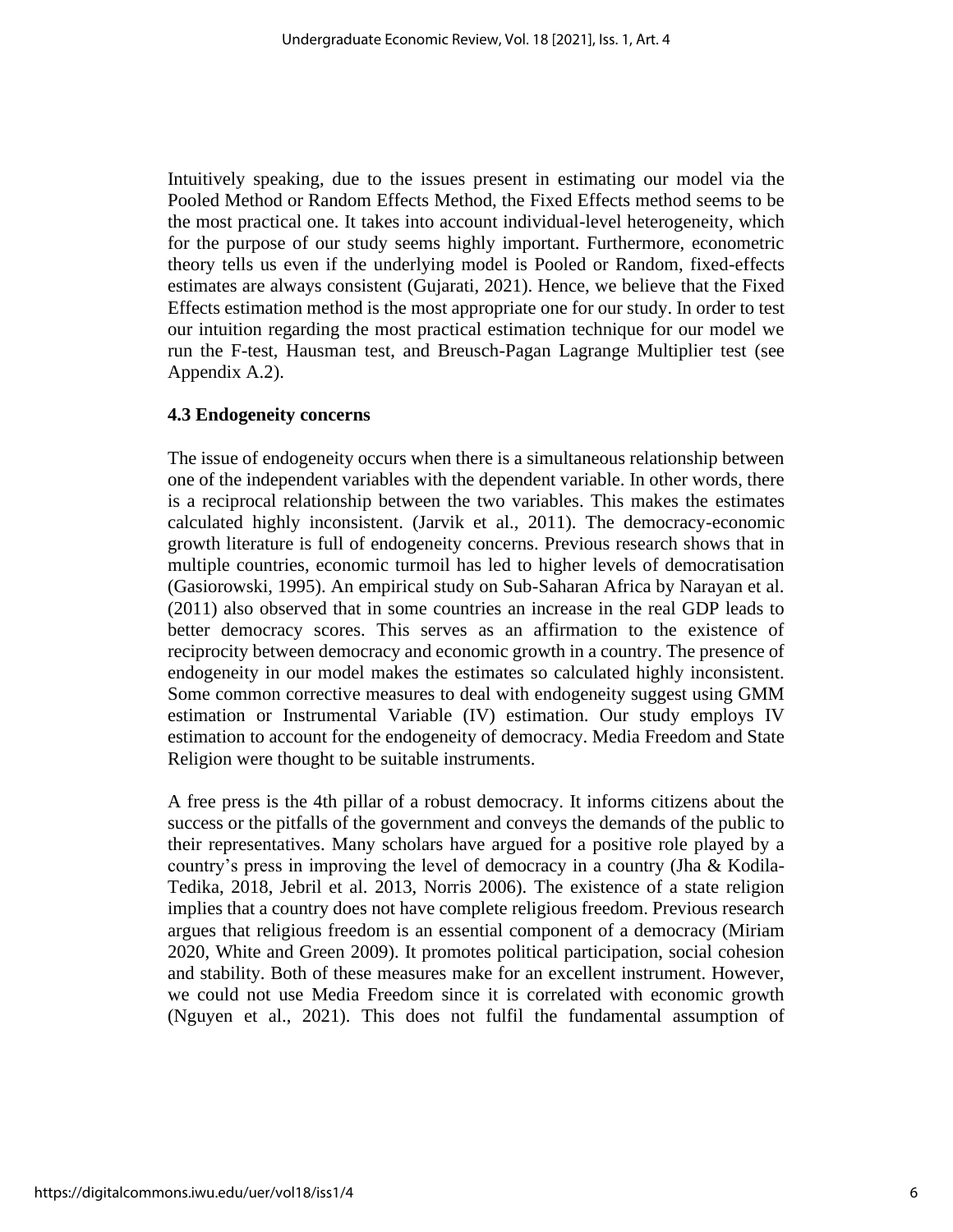instrument exogeneity. Given the paucity of suitable instruments, it was decided to use State Religion as an instrument in our study.

## **5. DATA**

As a region, South Asia comprises 8 states. Our study, however, constitutes a panel that includes 6 South Asian countries- Bangladesh, Bhutan, India, Nepal, Pakistan and Sri Lanka. Due to the unavailability of data on key parameters over a long time frame, Afghanistan and Maldives have not been considered for our analysis. The time period of our analysis is 1990-2018.

We make use of publicly available secondary data. For economic indicators (per capita GDP, inflation, population growth and government expenditure), we have used annual data from the World Bank Database. Data on *Democracy Score* has been taken from the Polity5 Annual Time Series (1946-2018) published by the Centre for Systemic Peace. For State Religion, we use a binary variable to distinguish between countries that are secular and those which are not. Table 1 provides a detailed description of each variable. For descriptive statistics, please see Appendix A.4.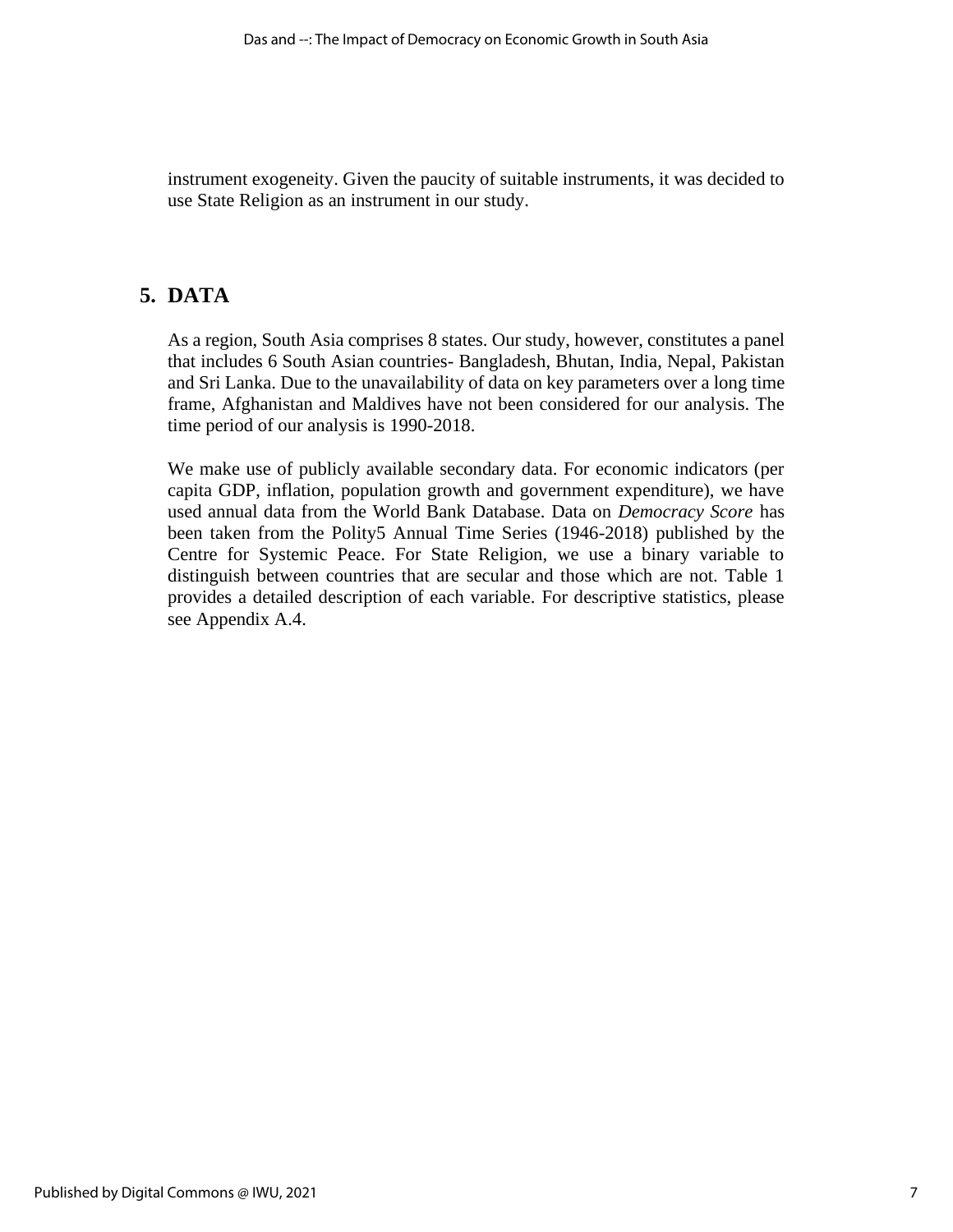| <b>Variable</b>                                        | <b>Indicator</b> | <b>Type</b>                 | <b>Description</b>                                                                                                                                                                                                                                 |
|--------------------------------------------------------|------------------|-----------------------------|----------------------------------------------------------------------------------------------------------------------------------------------------------------------------------------------------------------------------------------------------|
| Per Capita Gross Domestic<br>Product (GDP) Growth Rate |                  | Dependent Variable          | It measures the per capita<br>GDP growth rate annually of<br>the selected countries.                                                                                                                                                               |
| <b>Democracy Score</b>                                 | democ            | <b>Explanatory Variable</b> | It measures the presence of<br>institutionalised democracy<br>in a country from a range of<br>0-10. Here 0 is the least<br>democratic a country can be<br>and 10 shows a perfect<br>democratic functioning in the<br>country.                      |
| Population Growth                                      | popgrowth        | <b>Control Variable</b>     | <b>It</b><br>shows<br>the<br>annual<br>population growth rate (%).<br>Here the population refers to<br>all the people residing in a<br>country irrespective of their<br>legal status.                                                              |
| Inflation                                              | inf              | Control Variable            | Inflation here is measured<br>with respect to the consumer<br>price<br><b>index</b> (annual)<br>Therefore it<br>shows<br>the<br>percentage change in the cost<br>to an average consumer in<br>acquiring a certain basket of<br>goods and services. |
| Government<br>Consumption<br>Expenditure               | govexp           | Control Variable            | This form of expenditure has<br>been<br>expressed<br>as<br>a<br>percentage of GDP. It shows<br>the government's expenditure<br>in procuring goods<br>and<br>services. It also includes<br>expenditure made for national<br>defense.                |
| <b>State Religion</b>                                  |                  | Instrumental Variable       | State religion is defined as<br>government<br>sanctioned<br>establishments of a religion.<br>In our research, it's a dummy<br>variable. A score of 0 is<br>allotted when the country has<br>state religion and 1 otherwise.                        |

Table 1: Variable description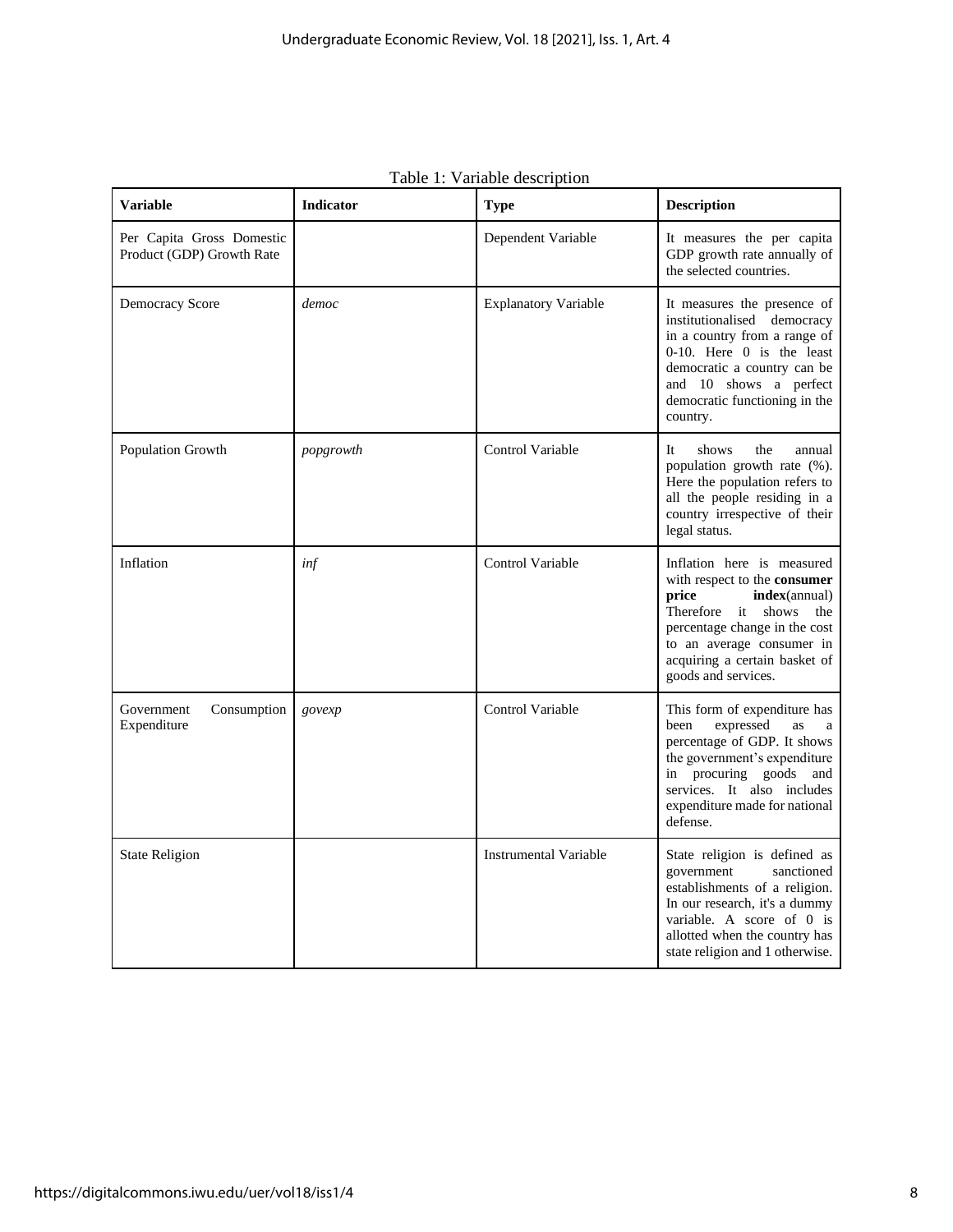## **6. ESTIMATION RESULTS AND ANALYSIS**

| Method $\rightarrow$<br><b>Variable</b><br>↓ | <b>Pooled Method estimates</b> | <b>Fixed Effects estimates</b> | Random<br><b>Effects</b><br>estimates |
|----------------------------------------------|--------------------------------|--------------------------------|---------------------------------------|
| Intercept                                    | 5.496587****<br>(0.759433)     |                                | 5.268629 ****<br>(0.910818)           |
| democ                                        | $-0.010541$                    | $-0.140588*$                   | $-0.070116$                           |
|                                              | (0.059725)                     | (0.077851)                     | (0.068183)                            |
| inf                                          | $-0.083855**$                  | $-0.057205$                    | $-0.064976*$                          |
|                                              | (0.039548)                     | (0.039060)                     | (0.039012)                            |
| popgrowth                                    | $-1.328492$ ****               | $-1.133181***$                 | $-1.182027***$                        |
|                                              | (0.229575)                     | (0.303958)                     | (0.267150)                            |
| goxexp                                       | 0.095893**                     | 0.205298**                     | $0.111862**$                          |
|                                              | (0.037598)                     | (0.097940)                     | (0.055125)                            |
| Adjusted $R^2$                               | 0.19881                        | 0.05744                        | 0.11782                               |
| F-value                                      | 11.7322                        | 4.88569                        |                                       |

#### Table 2: Regression results using Pooled, RE and FE methods

Based on the discussion in section 4.2, we have estimated equation (2) using all the 3 methods. The results from the estimation are mentioned in Table 3. We notice that all 3 estimations suggest that democracy has a *negative* impact on economic growth in the region. However, except for the Fixed Effects method, the impact is statistically insignificant. The control variables are statistically significant and as per their *a priori* expectations. We conducted several diagnostic tests to choose between the Pooling Method, Random Effects and Fixed Effects Method for our study. The results are mentioned in Appendix A.2. The test results conclude that the *Fixed Effects* method is statistically the most appropriate estimation method for our model. This goes in line with our intuition of *Fixed Effects* being the most appropriate method as noted in section 4.

<sup>4</sup> \* implies significant at 10%| \*\* implies significant at 5%| \*\*\*implies significant at 1%|\*\*\*\*implies significant at 0.1 %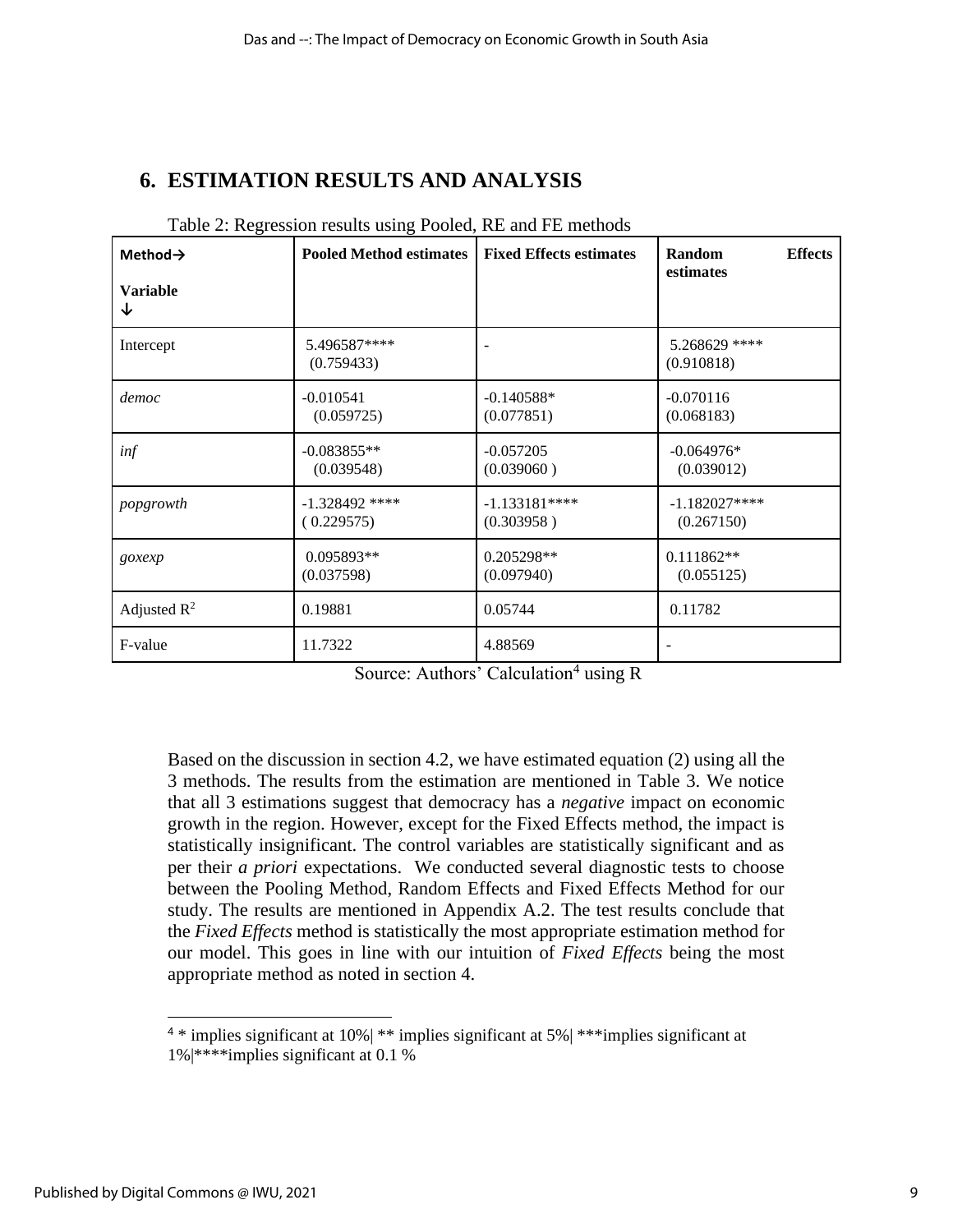However, we must remember that these estimations do not take into account the endogeneity of democracy. Consequently, these results are suspect to bias and inconsistency. To solve that, we employ Instrumental Variable (IV) estimation. The estimates from IV address the endogeneity concern raised in section 4.3. We use a binary instrument (State Religion)<sup>5</sup> in our study. Hence, the results mentioned in Table 3 are to be considered as the main findings of our study and are all that is required for the purpose of statistical inference and conclusion.

| <b>Variable</b> | <b>Estimate</b>         | t-statistic | p-value    |
|-----------------|-------------------------|-------------|------------|
| intercept       | 3.91943<br>(0.99410)    | 3.943       | $0.000***$ |
| democ           | 0.23906<br>(0.11291)    | 2.117       | $0.035**$  |
| inf             | $-0.10827$<br>(0.04254) | $-2.545$    | $0.012**$  |
| popgrowth       | $-1.33843$<br>(0.24118) | $-5.550$    | $0.000***$ |
| goxexp          | 0.13895<br>(0.04268)    | 3.255       | $0.001***$ |

Table 3: Regression results after allowing for the endogeneity of democracy

Source: Authors' Calculation<sup>6</sup> using R

Results from Table 3 show that, after allowing for the endogeneity of democracy, we find a *positive* effect of democracy on economic growth in South Asia. Additionally, the effect is statistically significant at a 5 percent level of significance. An increase of one unit in the democracy score of the country leads to an average *increase* in the per capita GDP of the country by 0.24 percent *ceteris paribus*. Similar interpretations can be made for our control variables. Inflation and population growth have a negative effect on economic growth whereas government

 $<sup>5</sup>$  a) Variable is not prone to bias or inconsistency as we reject null hypothesis of weak instruments</sup> with a p-value of 3.08e-15

b) We reject the null hypothesis that both OLS and IV give consistent estimators in our model using the Wu-Hausman test. With a p-value of 0.00491, only IV estimation gives consistent estimators.

 $6 *$  implies significant at 10%  $\mid$  \*\* implies significant at 5%  $\mid$  \*\*\* implies significant at 1%|\*\*\*\*implies significant 0.1 %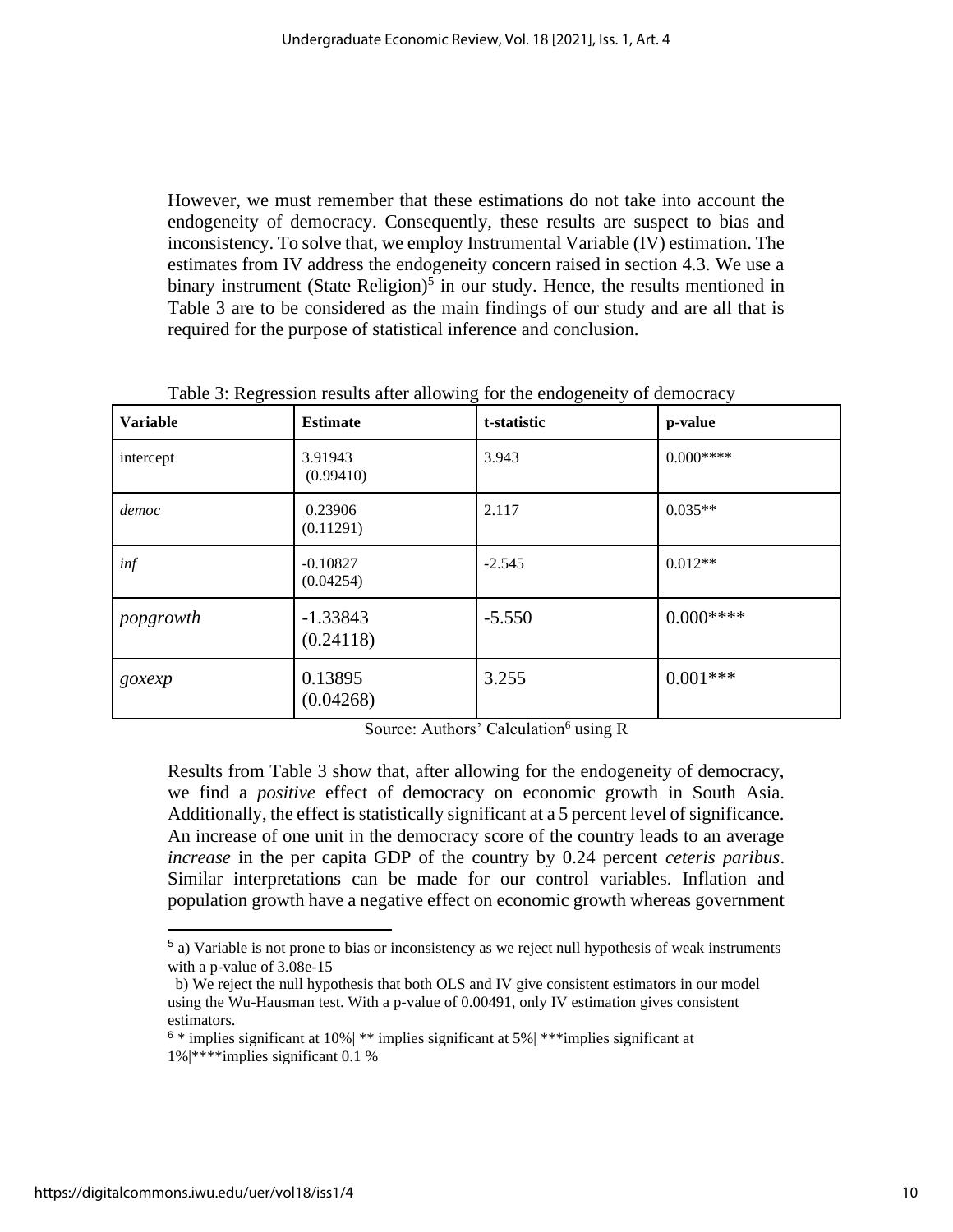expenditure has a positive effect. All the variables in our model are statistically significant.

### **7. DISCUSSION**

Our results show that democracy has a positive effect on economic growth in South Asia. This result is unique when one considers economic growth in Asia as a whole. Largely, the relationship between the two in Asia has been negative. Previous research shows that non-democracies (such as authoritarian governments or dictatorships) in the region experience impressive economic growth for a considerable period of time. For instance, countries like Singapore, South Korea and others grew rapidly when they were non-democracies (Jain 2020). A key reason behind this phenomenon has been their ability to safeguard *economic* freedoms regardless of the state of *political freedoms* in the countries. The former is more crucial than the latter while attracting foreign investments (Mathur and Singh, 2011). This dichotomy between previous research and our study shows that the relationship between the two cannot be generalised for the entire continent. There are features unique to South Asia that account for this positive effect.

There are several mechanisms through which greater democracy can bring economic growth to the region. We focus on three crucial ones in this paper. First, greater civil and political liberties lead to better financial sector development (Ghardallou 2016, Huang 2010, Girma 2008). Such development not only helps in increasing the level of capital stock in the economy but also allows for the optimal utilisation of financial resources in the most productive sectors of the economy. This increases the availability of finance to small and medium-sized enterprises which significantly generate employment in emerging economies such as those in South Asia (World Bank, (2017)). Anwar and Cooray (2012) show how greater political freedom and better governance in South Asian countries can cause an increase in their per capita GDP through the aforementioned channel of financial sector development.

The next channel through which democracy in the region may ensure higher economic prosperity is by holding the ruling government accountable for their fiscal spending. For instance, military spending is a major expenditure in South Asian countries. As per *Stockholm International Peace Research Institute,* India alone spends nearly \$73 billion on its military. All South Asian countries, however, except Sri Lanka, have witnessed a fall in military spending as a percentage of their GDP. This allows them to enjoy peace dividends as they are able to invest these funds towards better education and healthcare (Wijeweera & Webb, 2011). It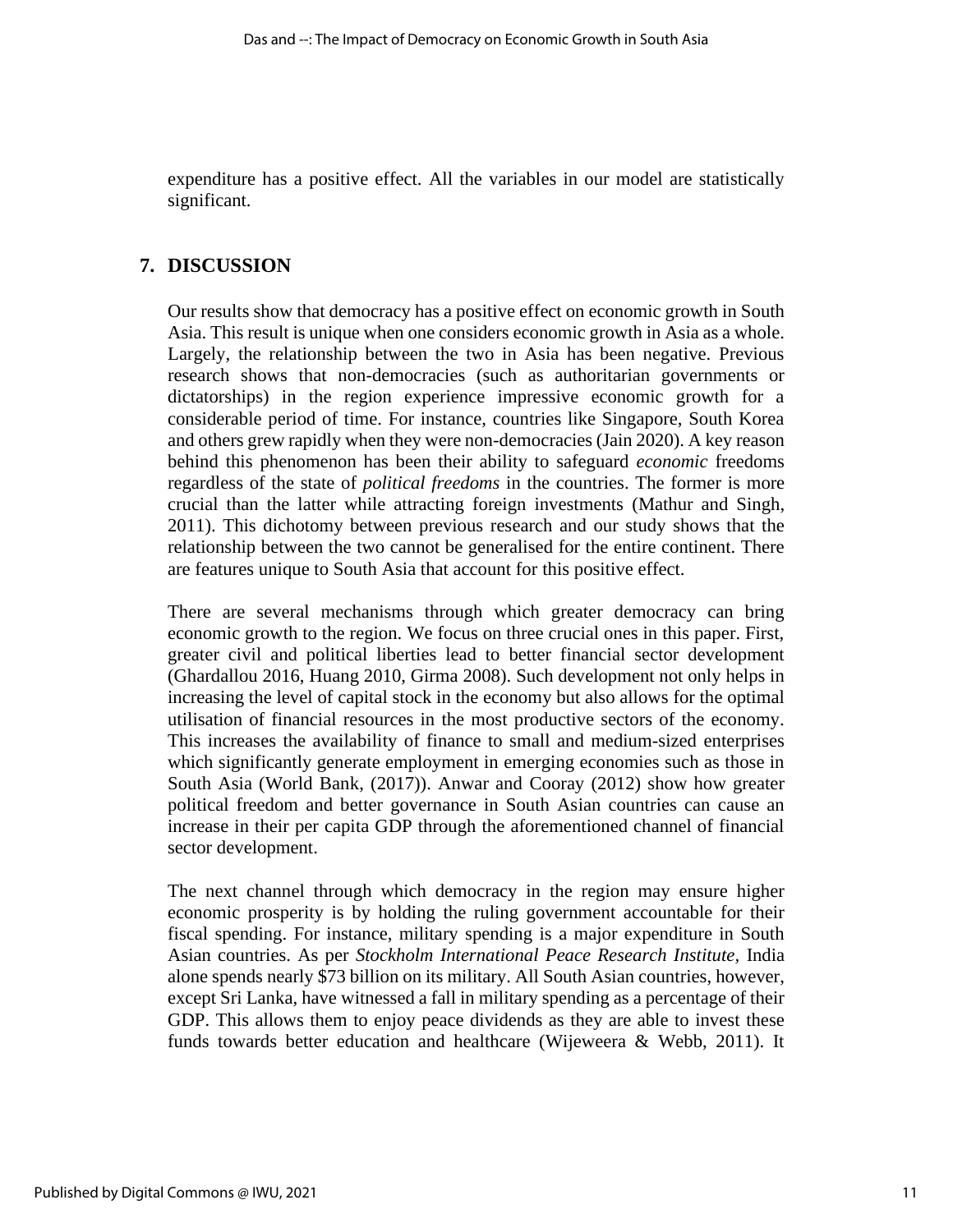becomes necessary, therefore, for the leaders in these countries to take financial decisions in a way that enables the economically deprived groups to benefit from their policies. Therefore, the democratic nature of South Asian countries ensures that fiscal spending is geared towards enhancing economic growth.

A final mechanism which we believe is responsible for the positive relationship between growth and democracy is via greater regional co-operation. Political science literature tells us that democracies are less likely to instigate violence against other countries and more likely to forge inter-state harmony (Remmer 1998). Consequently, cooperation for mutual benefit across countries rises. One such manifestation of such cooperation in the South Asian context is the creation of the South Asian Association for Regional Co-operation (SAARC). Member states engage in cross-border trade, infrastructural development and promotion of regional peace. Despite having troubled *political* relationships with each other, such *economic* cooperation amongst the member countries has been a crucial driving force in the prosperity enjoyed by the region (Rahman, Khatri and Brunner 2012)

### **8. CONCLUSION**

The primary objective of this research endeavour was to understand the effect of democracy on economic growth in South Asia. This was an essential research question that previous literature had not yet attempted to answer. The uniqueness of the region lies in its history of shared cultures, values, history and institutions. Our study uses reliable data and sophisticated econometric tools to answer this question. We find that, after accounting for the endogeneity between the two, democracy has a positive and statistically significant effect on economic growth in the region. An improvement in the quality of democracy leads to better economic growth in South Asia. These results are unique considering the fact that when one looks at the continent of Asia as a whole, non-democratic regimes have performed better as compared to their democratic counterparts. We offer 3 plausible mechanisms through which democracy can spell out its positive effects: (i) financial development (ii) fiscal accountability and (iii) regional cooperation. Our study calls for enhancing the quality of democratic presence in the region, thereby allowing for greater economic prosperity by increasing growth.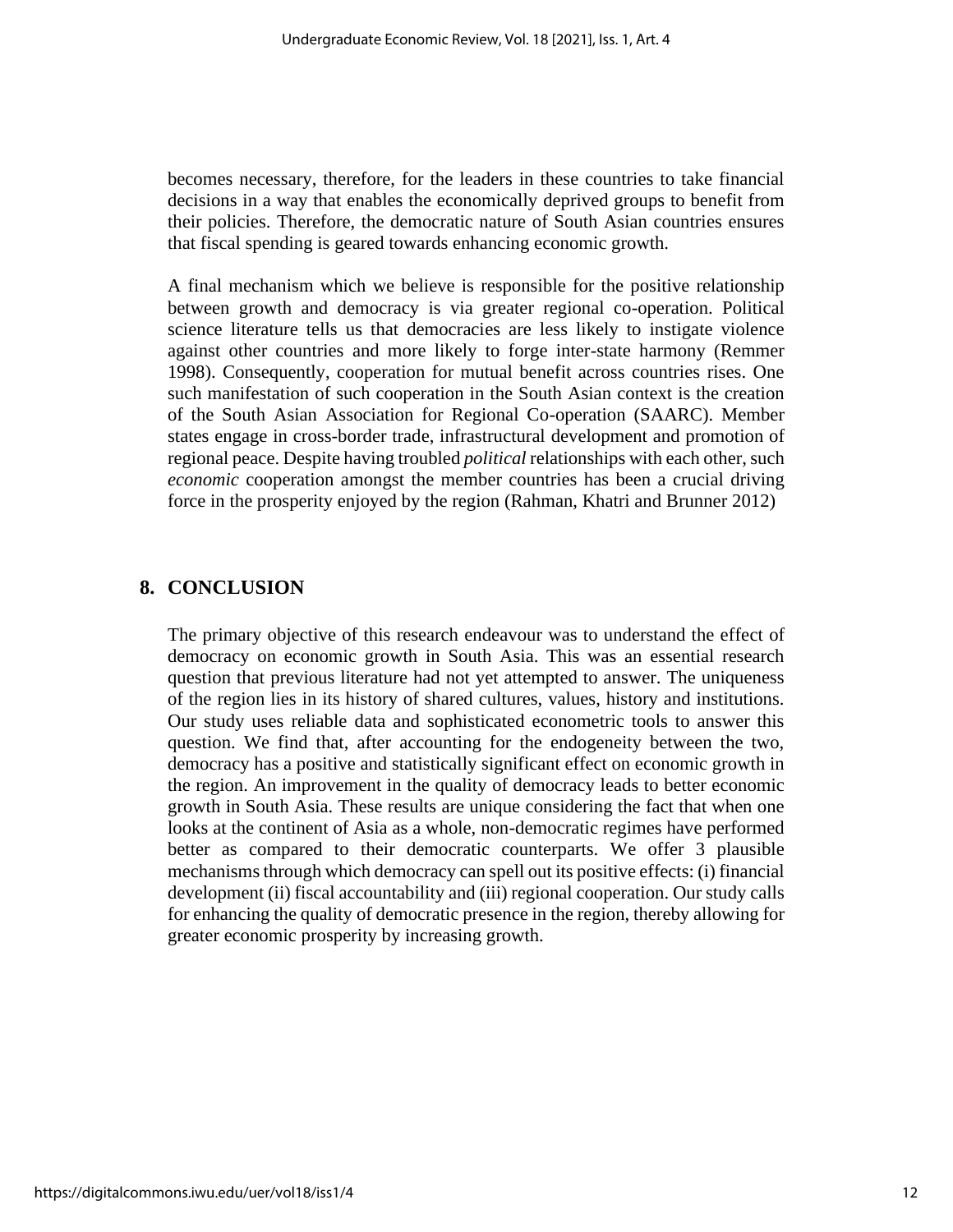## **APPENDIX**

A.1. Results after taking Gross Capital formation<sup>7</sup> as a control variable

| Method $\rightarrow$<br><b>Variable</b> | Pooling                       | RE                           | FE                          | Pooling                       | <b>RE</b>                    | FE                           | Pooling                        | <b>RE</b>                      | FE                           |
|-----------------------------------------|-------------------------------|------------------------------|-----------------------------|-------------------------------|------------------------------|------------------------------|--------------------------------|--------------------------------|------------------------------|
|                                         |                               |                              |                             |                               |                              |                              |                                |                                |                              |
| Intercept                               | 3.630624<br>$(0.9326)$ ***    | 3.776021<br>$(1.0761)$ ***   | $\overline{\phantom{0}}$    | 3.232170<br>$(0.8198)$ ***    | 3.261299<br>$(1.0360)**$     |                              | 1.4136585<br>$(0.72500)^{*}$ . | 1.8387554<br>$(1.00224)^{*}$ . |                              |
| democ                                   | $-0.010132$<br>(0.0566)       | $-0.090412$<br>(0.0676)      | $-0.148693$<br>$(0.0767)$ * | $-0.020887$<br>(0.0574)       | $-0.100106$<br>(0.068194)    | $-0.178019$<br>$(0.0766)*$   | $-0.017092$<br>(0.060078)      | $-0.1079215$<br>(0.07083)      | $-0.1760176$<br>$(0.07900)*$ |
| capform                                 | 0.067288<br>$(0.0160)$ ***    | 0.068811<br>$(0.0212)$ **    | 0.076593<br>$(0.0265)$ **   | 0.078267<br>$(0.0204)$ ***    | 0.068351<br>$(0.0234)$ **    | 0.075275<br>$(0.0255)$ **    | 0.1099809<br>$(0.01971)$ ***   | 0.0902617<br>$(0.02329)$ ***   | 0.0926589<br>$(0.02601)$ *** |
| popgrowth                               | $-0.937040$<br>$(0.2450)$ *** | $-0.834869$<br>$(0.2820)$ ** | $-0.754233$<br>$(0.3051)$ * | $-0.864217$<br>$(0.2494)$ *** | $-0.824555$<br>$(0.2876)$ ** | $-0.854402$<br>$(0.3084)$ ** |                                |                                |                              |
| inf                                     | $-0.038890$<br>(0.0397)       | $-0.029076$<br>(0.0395)      | $-0.022896$<br>(0.0401)     |                               |                              |                              | $-0.001889$<br>(0.041)         | $-0.0107320$<br>(0.04029)      | $-0.0099098$<br>(0.04033)    |
| govexp                                  |                               |                              |                             | $-0.024731$<br>(0.0481)       | 0.031701<br>(0.0665)         | 0.164947<br>$(0.0967)$ .     | $-0.065126$<br>(0.04922)       | $-0.0014334$<br>(0.06854)      | 0.1017769<br>(0.09620)       |
| Adjusted $\mathbb{R}^2$                 | 0.246                         | 0.14371                      | 0.078793                    | 0.24305                       | 0.13725                      | 0.093025                     | 0.18929                        | 0.092813                       | 0.050949                     |
| F-Value                                 | 15.121                        |                              | 5.94926                     | 14.8876                       |                              | 6.68598                      | 11.0983                        |                                | 4.57183                      |

Source: Authors' calculation<sup>8</sup> using R

 $7$  Gross capital formation (as % of GDP) consists of outlays on additions to the fixed assets of the economy plus net changes in the level of inventories. Data is taken from World Bank database.

 $8 *$  implies significant at 10%| \*\* implies significant at 5%| \*\*\* implies significant at  $1\%$  |\*\*\*\*implies significant 0.1 %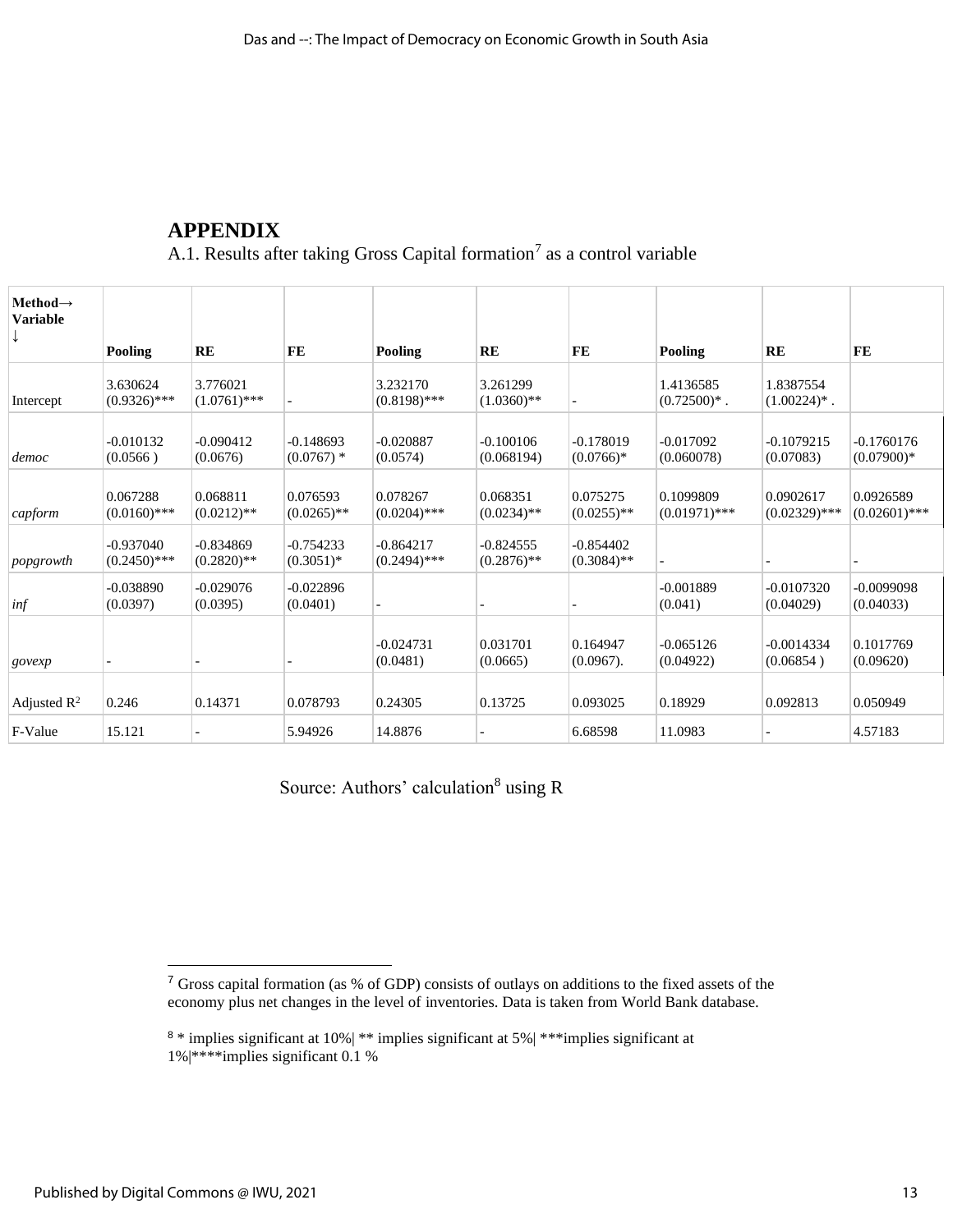### A.2. Choosing a suitable estimation technique

### *F-Test (Pooled OLS v/s Fixed Effects)*

 *H0: Both Pooled OLS and Fixed Effects methods give consistent estimators. Ha: Fixed Effects method gives consistent estimators.*

#### *Hausman Test (Fixed Effects v/s Random Effects)*

*H0: Both Fixed Effects and Random Effects methods give consistent estimators. Ha: Fixed Effects method gives consistent estimators* 

#### *Breusch- Pagan Lagrange Multiplier test (Pooled OLS v/s Random Effects*)

*H0: Both Pooled OLS and Random Effects methods give consistent estimators. Ha: Random Effects method gives consistent estimators.* 

| Type of test $\rightarrow$<br><b>Significance</b><br>↓ | <b>F-test</b><br>(Pooled Regression<br>v/s<br><b>Fixed Effects</b> ) | <b>Breusch-</b><br>Pagan<br><b>Multiplier</b><br>Lagrange<br>test(Pooled<br><b>Regression</b><br>$v/s$ Random Effects) | <b>Hausman Test</b><br><b>Effects</b><br>(Random<br>v/s<br><b>Fixed Effects</b> ) |  |
|--------------------------------------------------------|----------------------------------------------------------------------|------------------------------------------------------------------------------------------------------------------------|-----------------------------------------------------------------------------------|--|
| P-value                                                | 0.001998                                                             | 0.01208                                                                                                                | $6.59e-08$                                                                        |  |
| statistic                                              | 3.9708<br>$(F-statistic)$                                            | 6.2996<br>(Chi-Square Statistic)                                                                                       | 76.464<br>(Chi-Square Statistic)                                                  |  |
| Appropriate Model                                      | <b>Fixed Effects</b>                                                 | Random Effects                                                                                                         | <b>Fixed Effects</b>                                                              |  |

Source: Authors' calculation using R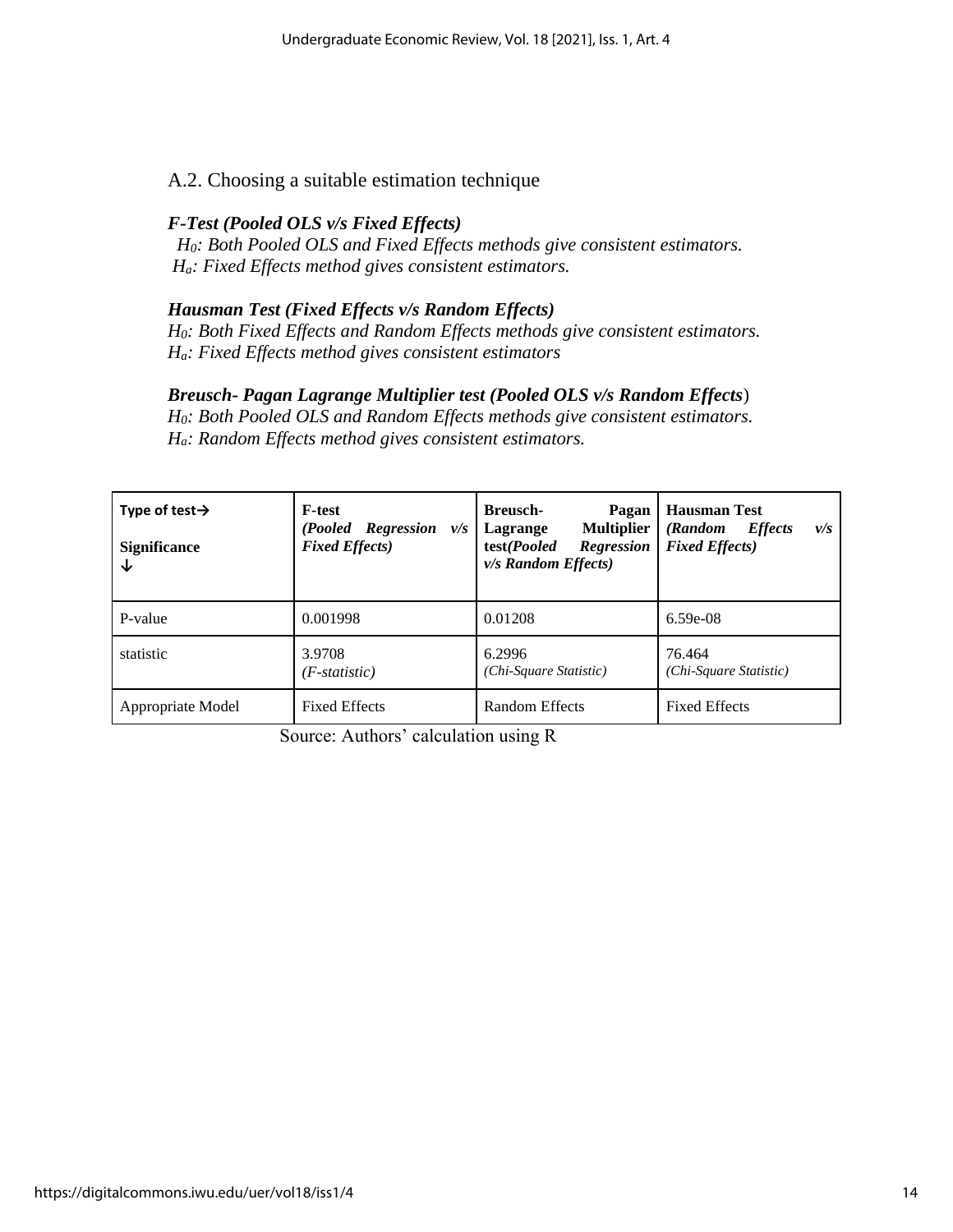## A.3.Scatterplots

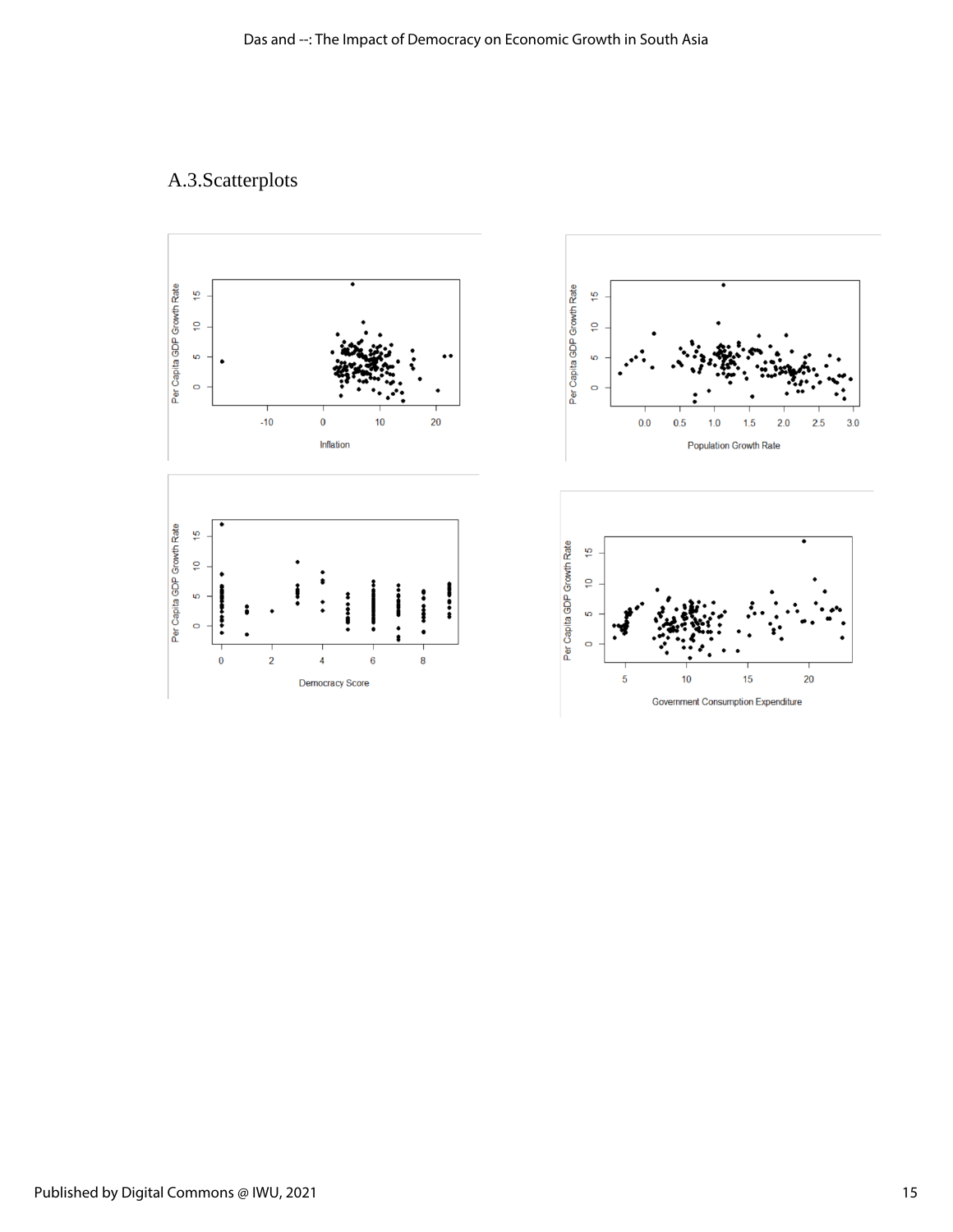| A.4. Descriptive Statistics |  |  |
|-----------------------------|--|--|
|-----------------------------|--|--|

| <b>Variable</b>                          | <b>Mean</b> | <b>Standard Deviation</b> | <b>Maximum</b> | <b>Minimum</b> |
|------------------------------------------|-------------|---------------------------|----------------|----------------|
| Democracy Score                          | 5.229885057 | 2.927648347               | 9              | $\theta$       |
| Inflation                                | 7.478074671 | 4.260993974               | 22.56449553    | -18.10863013   |
| Population Growth                        | 1.530753787 | 0.727781194               | 2.955562318    | $-0.362660467$ |
| Government<br>Consumption<br>Expenditure | 10.90492086 | 4.611710503               | 22.78158252    | 4.053250168    |

## A.5. Correlation Matrix

| <b>Variable</b> | democ          | inf            | popgrowth                | govexp |
|-----------------|----------------|----------------|--------------------------|--------|
|                 |                |                |                          |        |
| democ           |                |                |                          |        |
| inf             | 0.148615104    |                | $\overline{\phantom{a}}$ |        |
| popgrowth       | 0.020587568    | $-0.066753638$ |                          |        |
| govexp          | $-0.276092163$ | $-0.025516057$ | $-0.07429657$            |        |

Source: Authors' calculation using R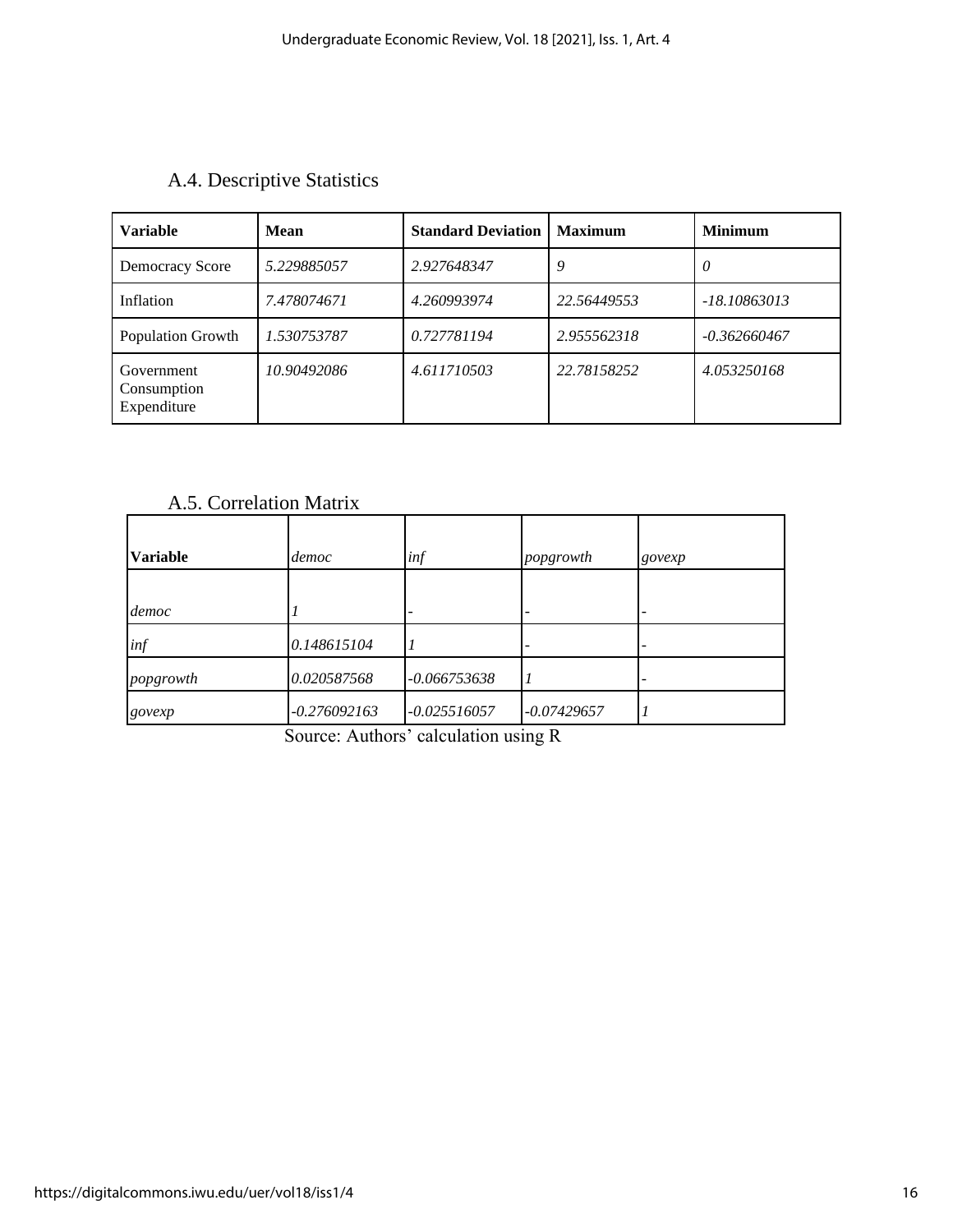### REFERENCES

Wike, R., Simmons, K., Stokes, B., & Fetterolf, J. (2017). *Globally, Broad Support for Representative and Direct Democracy*. Pew Research Center's Global Attitudes Project. [https://www.pewresearch.org/global/2017/10/16/globally-broad-support](https://www.pewresearch.org/global/2017/10/16/globally-broad-support-for-representative-and-direct-democracy/)[for-representative-and-direct-democracy/](https://www.pewresearch.org/global/2017/10/16/globally-broad-support-for-representative-and-direct-democracy/)

Islam, T. T., Newhouse, D., & Yanez-Pagans, M. (2021). International Comparisons of Poverty in South Asia. *Asian Development Review*, *38*(1), 142– 175. [https://doi.org/10.1162/adev\\_a\\_00161](https://doi.org/10.1162/adev_a_00161)

Tavares, J., & Wacziarg, R. (2001). How democracy affects growth. *European Economic Review*, *45*(8), 1341–1378. [https://doi.org/10.1016/s0014-](https://doi.org/10.1016/s0014-2921(00)00093-3) [2921\(00\)00093-3](https://doi.org/10.1016/s0014-2921(00)00093-3)

Gerring, J., Bond, P., Barndt, W. T., & Moreno, C. (2005). Democracy and Economic Growth: A Historical Perspective. *World Politics*, *57*(3), 323–364. <https://doi.org/10.1353/wp.2006.0002>

Croissant, A., & Wurster, S. (2013). Performance and persistence of autocracies in comparison: introducing issues and perspectives. *Contemporary Politics*, *19*(1), 1– 18.<https://doi.org/10.1080/13569775.2013.773199>

Comeau, L. (2003). Democracy and growth: a relationship revisited. Eastern Economic Journal, 29(1), 1-21.<https://www.jstor.org/stable/40326455>

Acemoglu, D., Naidu, S., Restrepo, P., & Robinson, J. A. (2019). Democracy Does Cause Growth. *Journal of Political Economy*, *127*(1), 47–100. <https://doi.org/10.1086/700936>

Masaki, T., & van de Walle, N. (2014). The impact of democracy on economic growth in sub-Saharan Africa, 1982–2012. *WIDER Working Paper*. Published. <https://doi.org/10.35188/unu-wider/2014/778-3>

Jarvik, E., Binstock, R. H., & George, L. K. (2011). *Handbook of Aging and the Social Sciences*. Elsevier Gezondheidszorg.

Anwar, S., & Cooray, A. (2012). Financial development, political rights, civil liberties and economic growth: Evidence from South Asia. *Economic Modelling*, *29*(3), 974–981.<https://doi.org/10.1016/j.econmod.2012.02.009>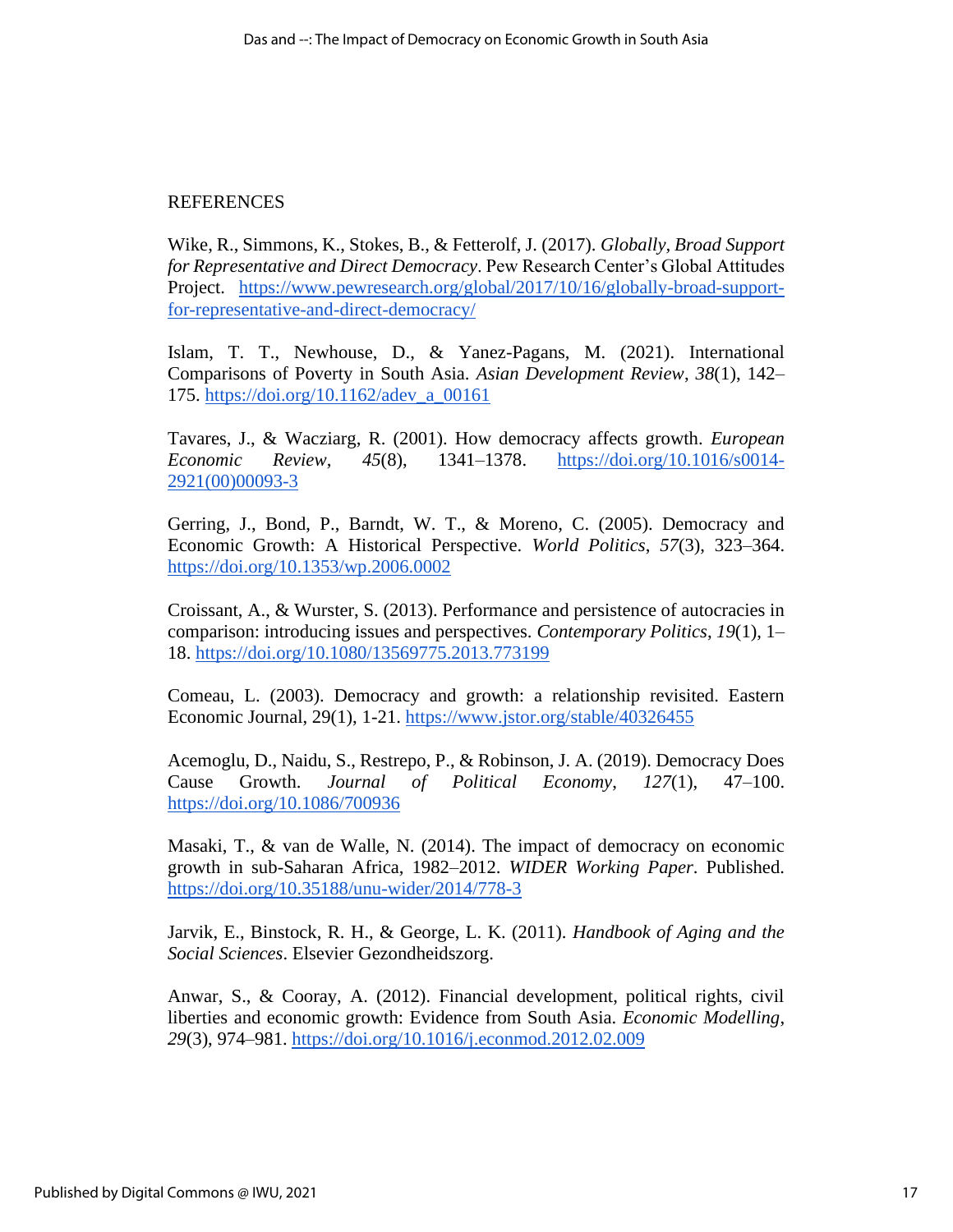Eggoh, J. C., & Khan, M. (2014). On the nonlinear relationship between inflation and economic growth. *Research in Economics*, *68*(2), 133–143. <https://doi.org/10.1016/j.rie.2014.01.001>

Nantob, N. (2015). Income inequality and inflation in developing countries: An empirical investigation. Economics Bulletin, 35(4), 2888-2902.

Lahirushan, K. P. K. S., & Gunasekara, W. G. V. (2015). The impact of government expenditure on economic growth: A study of Asian countries. *International Journal of Humanities and Social Sciences*, *9*(9), 3152-3160.

Wu, S. Y., Tang, J. H., & Lin, E. S. (2010). The impact of government expenditure on economic growth: How sensitive to the level of development? *Journal of Policy Modeling*, *32*(6), 804–817.<https://doi.org/10.1016/j.jpolmod.2010.05.011>

Headey, D. D., & Hodge, A. (2009). The Effect of Population Growth on Economic Growth: A Meta-Regression Analysis of the Macroeconomic Literature. Population and Development Review, 35(2), 221–248. [https://doi.org/10.1111/j.1728-](https://doi.org/10.1111/j.1728-4457.2009.00274.x) [4457.2009.00274.x](https://doi.org/10.1111/j.1728-4457.2009.00274.x)

Iftikhar, M., Najeeb, F., Mohazzam, S., & Khan, S. (2017). Sustainable energy for all in South Asia potential, challenges, and solutions (No. id: 12275).

Chand, M. (2018). Aging in South Asia: challenges and opportunities. *South Asian Journal of Business Studies*, *7*(2), 189–206. [https://doi.org/10.1108/sajbs-09-2017-](https://doi.org/10.1108/sajbs-09-2017-0103) [0103](https://doi.org/10.1108/sajbs-09-2017-0103)

Peterson, E. W. F. (2017). The Role of Population in Economic Growth. SAGE Open, 7(4), 215824401773609.<https://doi.org/10.1177/2158244017736094>

Maiorano, Diego. 2020, The State of Democracy in South Asia. *Institute of South Asian Studies Brief No.757. National University of Singapore. <https://www.isas.nus.edu.sg/papers/the-state-of-democracy-in-south-asia/>*

Devarajan, S., & Nabi, I. (2006). Economic Growth in South Asia: Promising, Unequalising, Sustainable? *Economic and Political Weekly*, *41*(33), 3573–3580. <http://www.jstor.org/stable/4418586>

Nabi, I., Malik, A., Hattari, R., Husain, T., Shafqat, A., Anwaar, S., & Rashid, A. (2010). Economic growth and structural change in South Asia: miracle or mirage?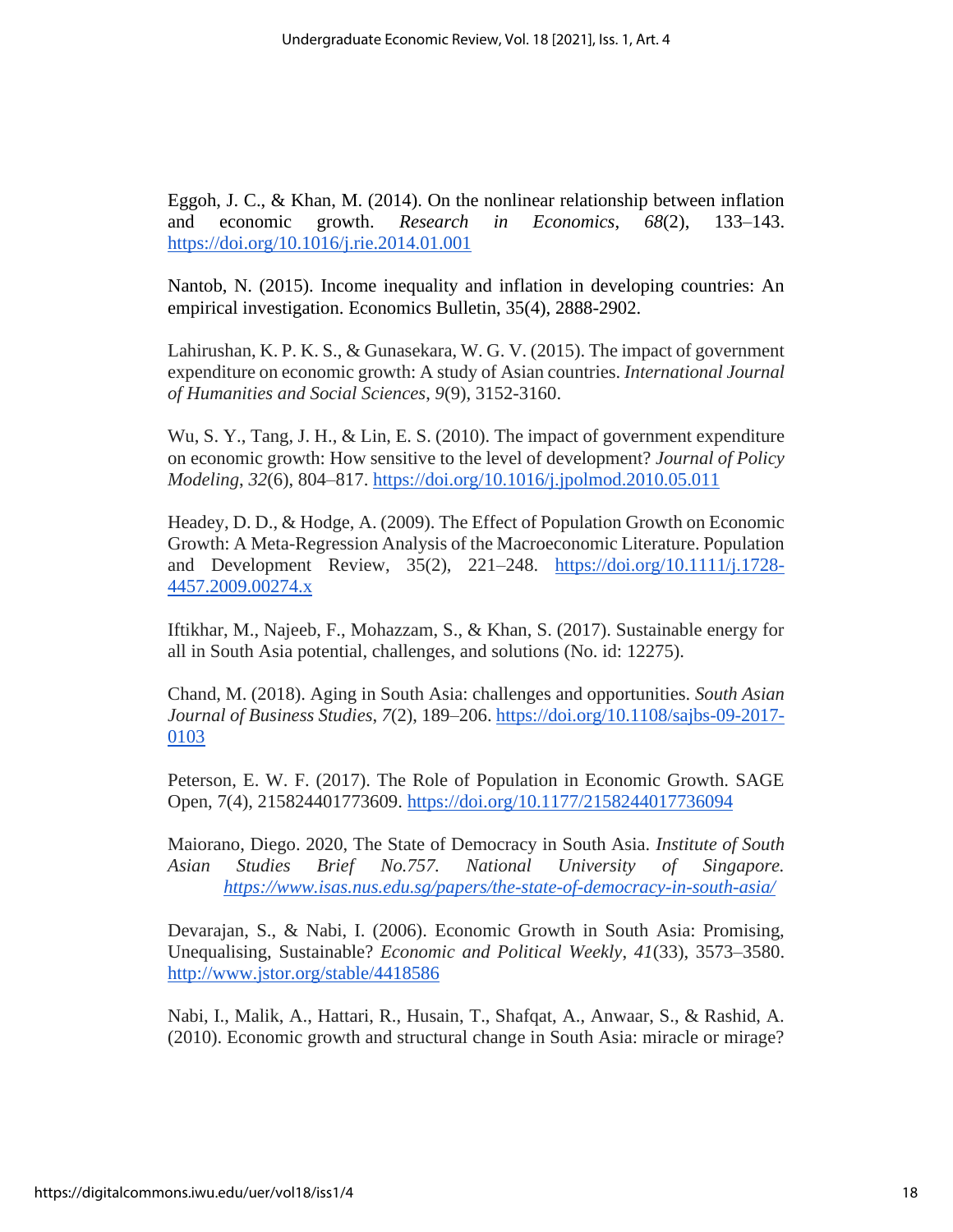Working Paper 10/0859. *International Growth Centre. <https://core.ac.uk/download/pdf/17011.pdf>*

Lee, J.-W. L., Mehrotra, S., Francisco, R., & Wie, D. (2017). *Human Capital Development in South Asia: Achievement, Prospects and Policy Challenges*. Asian Development Bank. <https://www.adb.org/sites/default/files/publication/385696/hcd-sa.pdf>

Remmer, K. L. (1998). Does Democracy Promote Interstate Cooperation? Lessons from the Mercosur Region. *International Studies Quarterly*, *42*(1), 25–51. <http://www.jstor.org/stable/2600816>

Andres, H., & Hernando, I. (1997). Does Inflation Harm Economic Growth? Evidence for the OECD. *National Bureau of Economic Research Working Paper 6062.<https://www.nber.org/papers/w6062>*

Fernández Valdovinos, C. G. (2003). Inflation and economic growth in the long run. *Economics Letters*, *80*(2), 167–173. [https://doi.org/10.1016/s0165-](https://doi.org/10.1016/s0165-1765(03)00085-5) [1765\(03\)00085-5](https://doi.org/10.1016/s0165-1765(03)00085-5)

Barro, Robert J. (1995). Inflation and Economic Growth. *National Bureau of Economic Research Working Paper 5326.*<https://www.nber.org/papers/w5326>

Mallik, G., & Chowdhury, A. (2001). Inflation and Economic Growth: Evidence from Four South Asian Countries. *Asia-Pacific Development Journal*, *8*(1), 123- 135. Can be accessed at:

[https://www.unescap.org/sites/default/files/apdj-8-1-ResearchNote-Mallik-and-](https://www.unescap.org/sites/default/files/apdj-8-1-ResearchNote-Mallik-and-Chowdhury.pdf)[Chowdhury.pdf](https://www.unescap.org/sites/default/files/apdj-8-1-ResearchNote-Mallik-and-Chowdhury.pdf)

World Bank Group. (2017). *Financial Development*. World Bank. [https://www.worldbank.org/en/publication/gfdr/gfdr-2016/background/financial](https://www.worldbank.org/en/publication/gfdr/gfdr-2016/background/financial-development)[development](https://www.worldbank.org/en/publication/gfdr/gfdr-2016/background/financial-development)

Ghardallou, W. (2016). Does democratic transition spur financial development? *Journal of Financial Economic Policy*, *8*(4), 499–513. [https://doi.org/10.1108/jfep-](https://doi.org/10.1108/jfep-10-2015-0063)[10-2015-0063](https://doi.org/10.1108/jfep-10-2015-0063)

Girma, S., & Shortland, A. (2007). The Political Economy of Financial Development. *Oxford Economic Papers*, *60*(4), 567–596. <https://doi.org/10.1093/oep/gpm040>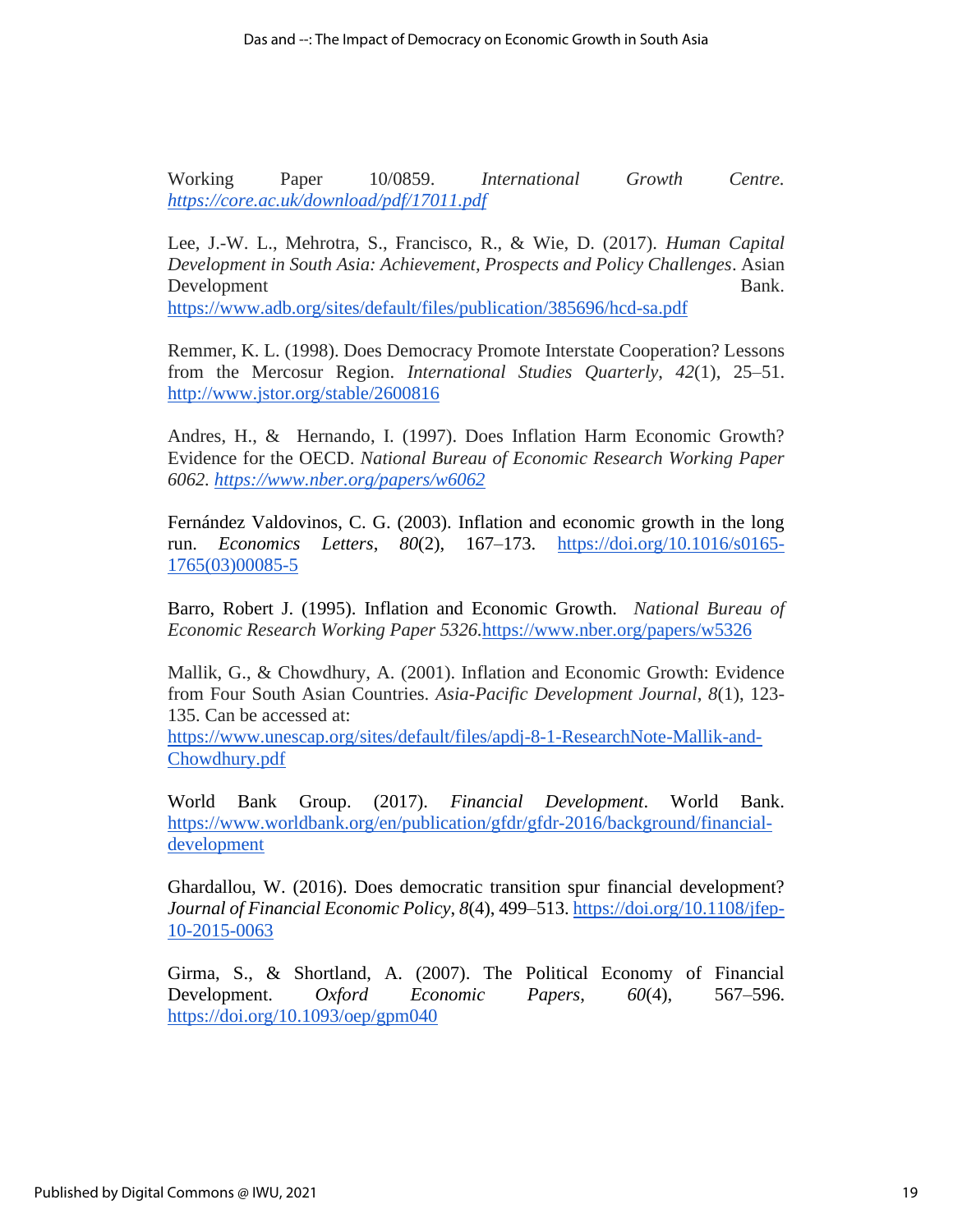Nepali, Rohit Kumar. n.d.Democracy in South Asia. *International Institute for Democracy and Electoral Assistance.* 

Doucouliagos, H., & Ulubaşoğlu, M. A. (2008). Democracy and Economic Growth: A Meta-Analysis. *American Journal of Political Science*, *52*(1), 61–83. <https://doi.org/10.1111/j.1540-5907.2007.00299.x>

Knutsen, C. H. (2012). Democracy and economic growth: A survey of arguments and results. *International Area Studies Review*, *15*(4), 393–415. <https://doi.org/10.1177/2233865912455268>

Nguyen, J., Valadkhani, A., Nguyen, A., & Wake, A. (2021). Press Freedom and the Global Economy: The Cost of Slipping Backwards. *Journalism Studies*, *22*(4), 399–417.<https://doi.org/10.1080/1461670x.2021.1873822>

Gasiorowski, M. J. (1995). Economic Crisis and Political Regime Change: An Event History Analysis. *American Political Science Review*, *89*(4), 882–897. <https://doi.org/10.2307/2082515>

Narayan, P. K., Narayan, S., & Smyth, R. (2011). Does democracy facilitate economic growth or does economic growth facilitate democracy? An empirical study of Sub-Saharan Africa. *Economic Modelling*, *28*(3), 900–910. <https://doi.org/10.1016/j.econmod.2010.11.004>

Jha, C. K., & Kodila-Tedika, O. (2018). Does Social Media Promote Democracy? Some Empirical Evidence. *SSRN Electronic Journal*. Published. <https://doi.org/10.2139/ssrn.3277152>

Jebril, N., Stetka, V., & Loveless, M. (2013). *Media and Democratisation: What is Known about the Role of Mass Media in Transitions to Democracy*. Reuters Institute for the Study of Journalism, University of Oxford. [https://reutersinstitute.politics.ox.ac.uk/sites/default/files/2017-](https://reutersinstitute.politics.ox.ac.uk/sites/default/files/2017-11/Media%20and%20Democratisation.pdf) [11/Media%20and%20Democratisation.pdf](https://reutersinstitute.politics.ox.ac.uk/sites/default/files/2017-11/Media%20and%20Democratisation.pdf)

Norris, Pippa. 2006. The Role of the Free Press in Promoting Democratization, Good Governance and Human Development. Accessible at: [https://www.humanrightsinitiative.org/programs/ai/rti/articles/undp\\_rti\\_2006/ann](https://www.humanrightsinitiative.org/programs/ai/rti/articles/undp_rti_2006/annex3_background_paper.pdf) [ex3\\_background\\_paper.pdf](https://www.humanrightsinitiative.org/programs/ai/rti/articles/undp_rti_2006/annex3_background_paper.pdf)